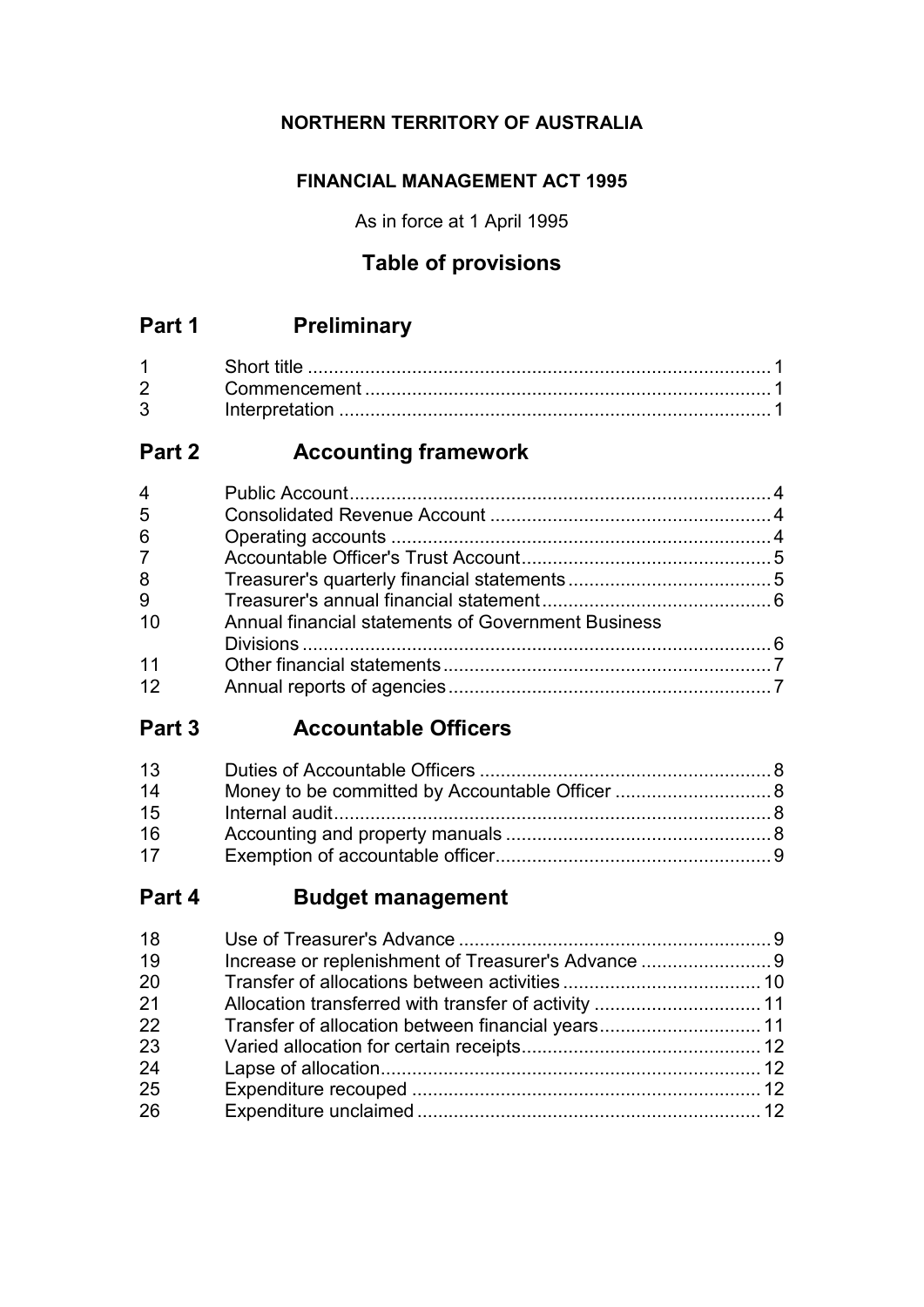# **Part 5 Funds management**

| 27 |  |
|----|--|
| 28 |  |
| 29 |  |
| 30 |  |
| 31 |  |
| 32 |  |
| 33 |  |
| 34 |  |
| 35 |  |
| 36 |  |
| 37 |  |

# **Part 6 Administration**

| 38. |  |
|-----|--|
| 39  |  |

# **Part 7 Miscellaneous**

| , <del>c</del> > ……………………………………………………………………………………… IO |  |
|-------------------------------------------------------|--|
|                                                       |  |

# **Part 8 Repeal, savings and transitional**

| 42 |  |
|----|--|
| 43 |  |
| 44 |  |
| 45 |  |

# **Schedule**

**ENDNOTES**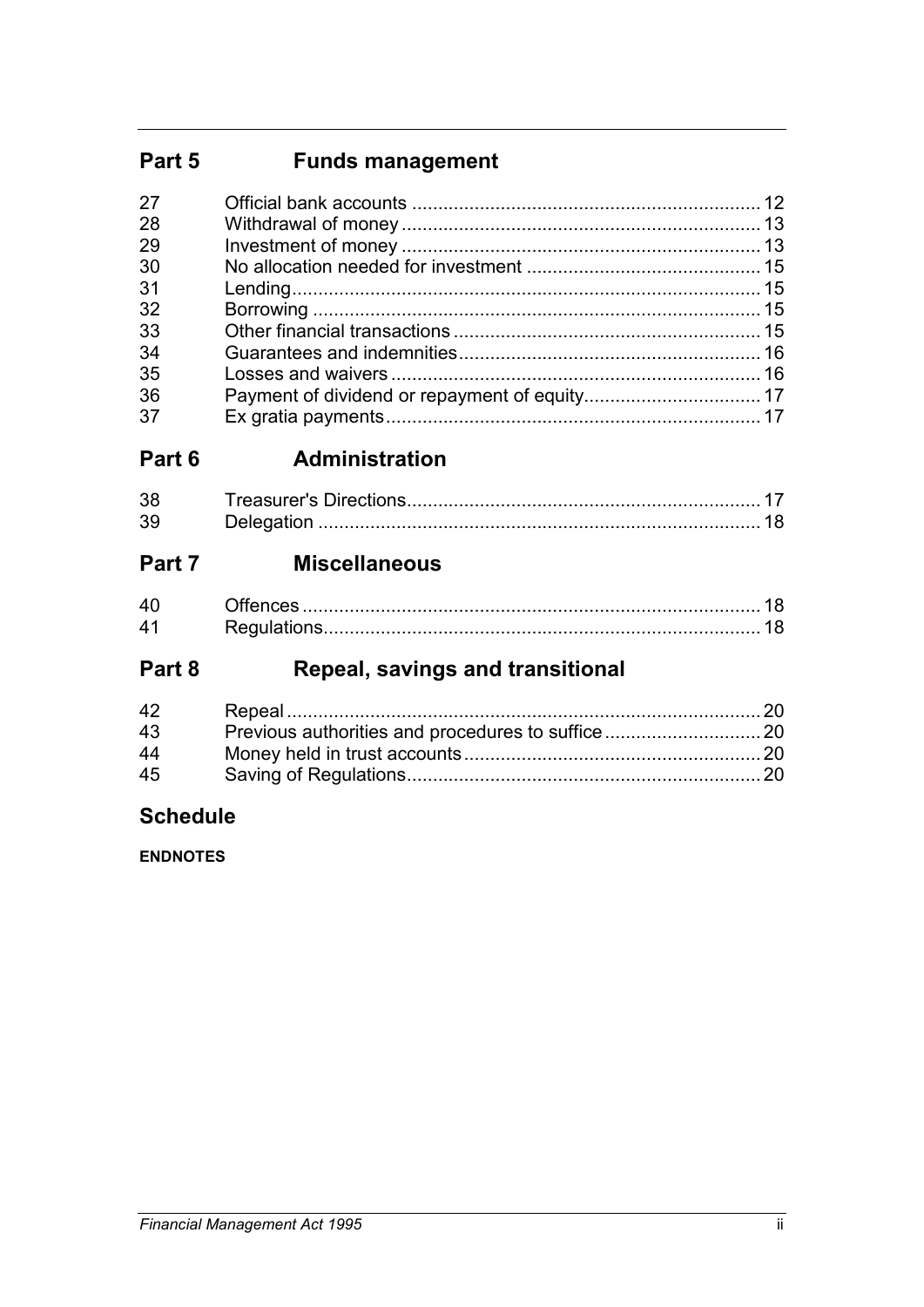## **NORTHERN TERRITORY OF AUSTRALIA**

As in force at 1 April 1995 \_\_\_\_\_\_\_\_\_\_\_\_\_\_\_\_\_\_\_\_

\_\_\_\_\_\_\_\_\_\_\_\_\_\_\_\_\_\_\_\_

## **FINANCIAL MANAGEMENT ACT 1995**

### **An Act relating to the financial management of the Territory and certain Government business activities, and for related purposes**

## **Part 1 Preliminary**

### **1 Short title**

This Act may be cited as the *Financial Management Act 1995*.

#### **2 Commencement**

This Act shall come into operation on a date to be fixed by the Administrator by notice in the *Gazette*.

#### **3 Interpretation**

(1) In this Act, unless the contrary intention appears:

*Accountable Officer*, in relation to an Agency or an Activity, means:

- (a) the chief executive (however described) of the Agency or of the Agency to which the Activity is allotted by or under an Administrative Arrangements Order or an Act; or
- (b) the person who the Treasurer declares in writing to be the Accountable Officer for the purposes of this Act.

*accounts* mean the records, however compiled, recorded or stored (whether in written or printed form or on film or by electronic process or otherwise) of transactions in respect of money or property held by or for the Territory or an Agency, and includes books, documents, writings, money forms, vouchers and other recorded information of any kind from which accounts have been compiled.

*Activity* means an Activity of Government specified in an Appropriation Act, and includes an Activity specified in a direction, determination or approval under section 18, 20 or 21 (whether or not the Activity is specified in, or in a schedule to, an Appropriation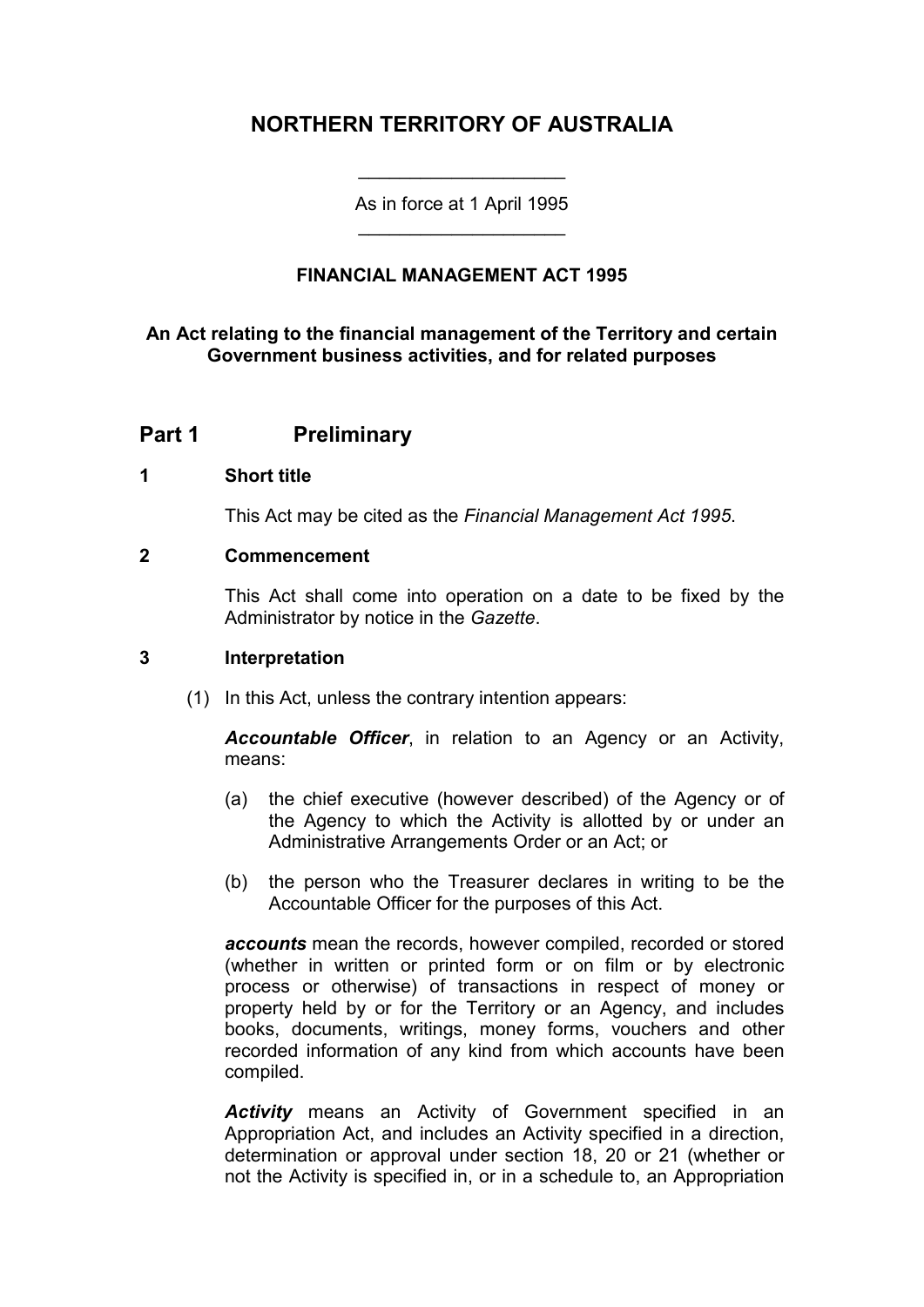Act) or created since the previous annual Appropriation Act.

*Agency* means a unit of government administration, or office or statutory corporation, nominated in an Administrative Arrangements Order as an Agency for the purposes of this Act, and includes, where the case requires, a part or division (by whatever name called) of an Agency.

*Allocation* means:

- (a) the amount specified in an Appropriation Act as available for expenditure on an Activity, and includes any variation in that amount authorised in accordance with this or any other Act; or
- (b) an amount required by any other Act to be provided from the public moneys of the Territory for expenditure on a particular Activity or for a particular purpose.

*Appropriation Act* includes a *Supply Act*, an annual Appropriation Act or an additional Appropriation Act which authorises an Allocation to an Activity.

*audit* has the same meaning as in the *Audit Act*.

*employee*, in relation to an Agency, means a person employed by or in the business of the Agency, and includes the Accountable Officer.

*expenditure* means the payment of money, and includes an advance, transfer, set off or deduction for either actual or accrued expenses made from an Operating Account.

*forward estimates of expenditure* means the estimates of expenditure in forward years as published by the Treasurer.

*Government Business Division* means an Activity or group of Activities a significant proportion of the operating costs of which is recovered through charges on users and which is determined by the Treasurer to be a Government Business Division.

*internal control* means the methods and procedures adopted within an Agency to:

- (a) promote operational efficiency, effectiveness and economy;
- (b) safeguard its assets and manage its liabilities and contingent liabilities;
- (c) deter and protect against fraud;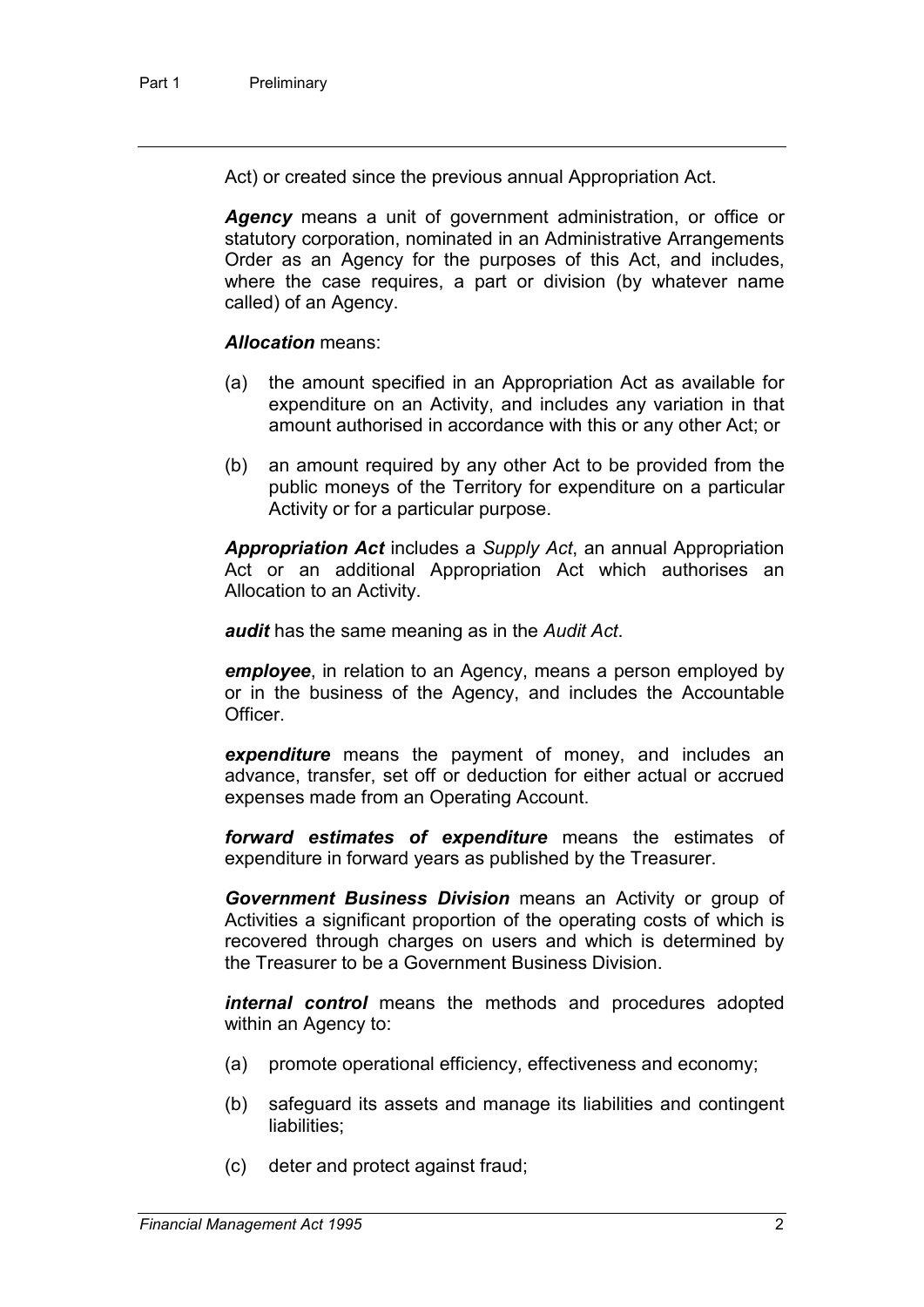- (d) maintain the accuracy and reliability of its accounting information; and
- (e) ensure compliance with legislative provisions.

*loss* includes:

- (a) a loss of or deficiencies in money or property held by or for the Territory or an Agency;
- (b) a loss arising out of the destruction, condemnation, obsolescence, abandonment, deterioration of or damage to property;
- (c) an irrecoverable overpayment and debts;
- (d) expenditure made without lawful authority; and
- (e) a loss of money due to failure to assess and levy revenue and other amounts receivable.

*money* means cash or negotiable instruments collected, received or held by or due to a person for or on behalf of the Territory or an Agency or held in an official bank account.

*official bank account* means the Northern Territory Government Account or another bank account opened by the Treasurer in pursuance of section 27.

### *Operating Account* means:

- (a) a Government Business Division Operating Account; or
- (b) an Agency Operating Account,

established under section 6(1).

*securities* include inscribed stock, debentures, bonds, debenture stock, notes and any other document creating, evidencing or acknowledging indebtedness (whether or not constituting a charge on property).

*Treasurer's Advance* means an Allocation of that name.

(2) A reference in this Act to a Minister in relation to an Agency (whether the relationship is by reference to the Accountable Officer, Operating Account, Activity or otherwise) is a reference to the Minister to whom the administration of the Agency, or the Act by or under which the Agency is established, is allotted under an Administrative Arrangements Order or an Act.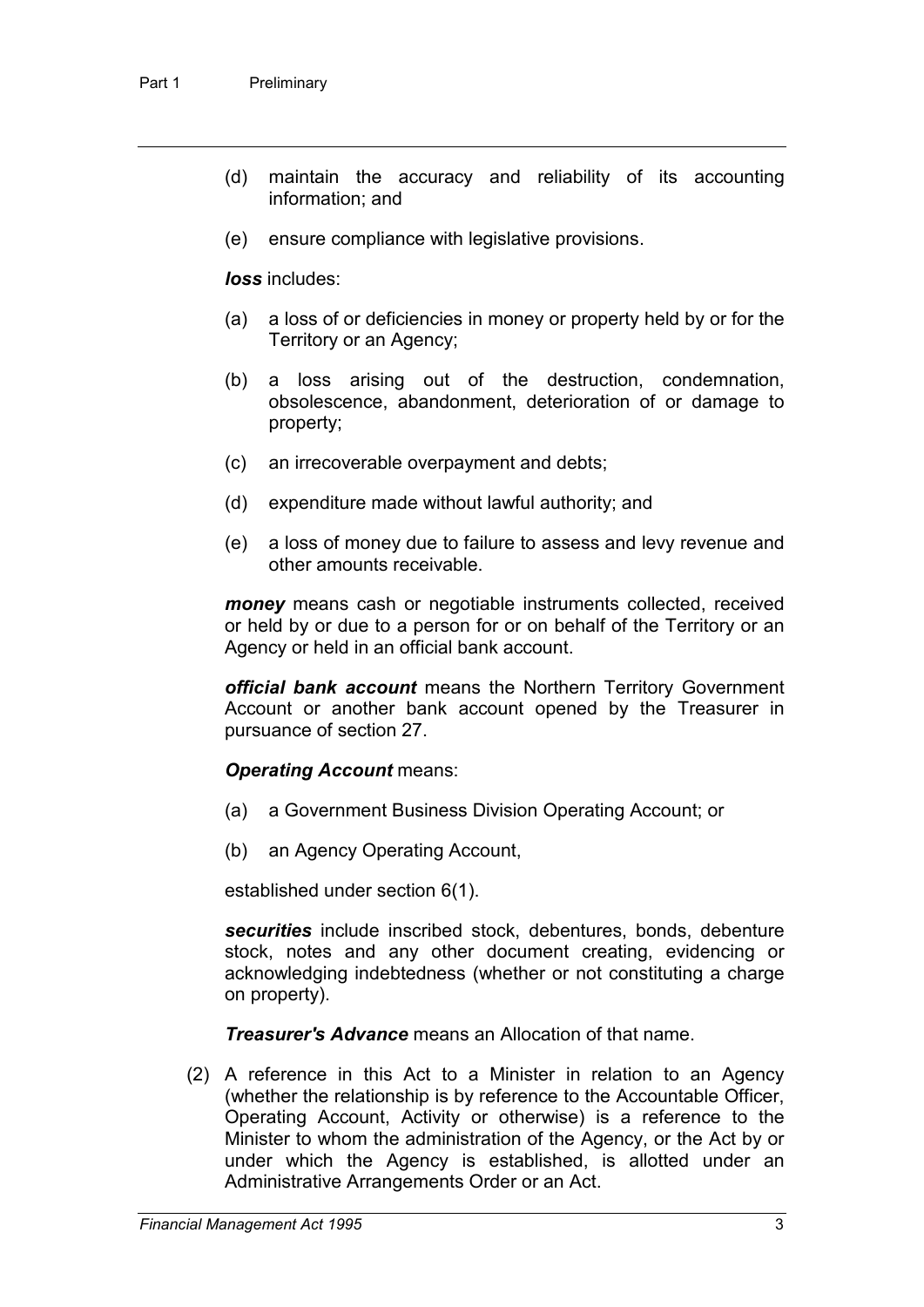## **Part 2 Accounting framework**

### **4 Public Account**

- (1) The Treasurer shall establish and keep a Public Account of the receipts and expenditure of the Territory and Agencies.
- (2) The Public Account shall consist of:
	- (a) the Consolidated Revenue Account; and
	- (b) the Operating Accounts.

### **5 Consolidated Revenue Account**

- (1) There shall be credited to the Consolidated Revenue Account all money received by or on behalf of the Territory or an Agency except that required or permitted by or under this or any other Act to be credited to an Operating Account or to an Accountable Officer's Trust Account.
- (2) Money shall be withdrawn from the Consolidated Revenue Account only by transfer into an Operating Account.

### **6 Operating accounts**

- (1) The Treasurer shall establish for each Agency:
	- (a) an Operating Account for each Government Business Division for which the Agency is responsible; and
	- (b) an Agency Operating Account for all other Activities of the Agency.
- (2) There shall be paid into an Operating Account:
	- (a) amounts transferred from the Consolidated Revenue Account in respect of the Activity or Activities to which the Operating Account relates;
	- (b) in the case of an Operating Account for a Government Business Division, all receipts of the Government Business Division; and
	- (c) such other categories of receipts as are from time to time agreed by the Treasurer and the Minister and prescribed.
- (3) An amount of expenditure incurred may be paid from an Operating Account by the Accountable Officer for the Activity or Activities for which the Operating Account exists.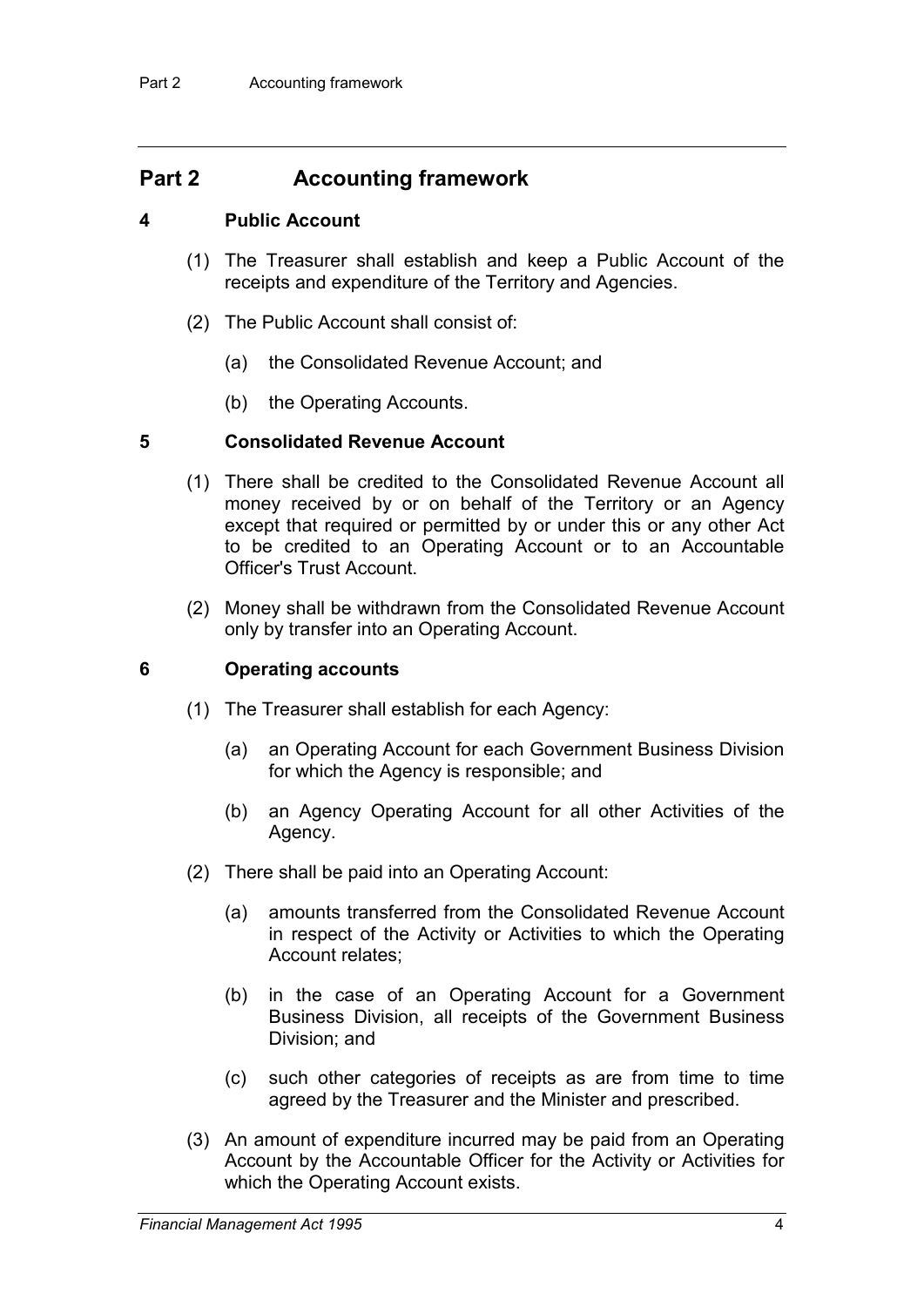- (4) Subject to this Act and any other law of the Territory, if the Treasurer is satisfied at any time that there is available in an Agency Operating Account a credit balance in excess of the amount reasonably required, the Treasurer may transfer the whole or a part of the excess from the Operating Account to the Consolidated Revenue Account.
- (5) Each Accountable Officer shall keep the prescribed accounts and records relating to his or her Operating Account.

### **7 Accountable Officer's Trust Account**

- (1) The Treasurer shall establish such Accountable Officer's Trust Accounts as are required by or under this Act or any other law in force in the Territory to be established for the receipt of money by the Territory or an Agency to be held in trust.
- (2) There shall be credited to the relevant Accountable Officer's Trust Account all money required or permitted by this Act or any other law in force in the Territory to be held in trust by the Territory or the relevant Agency.
- (3) Money may be withdrawn from an Accountable Officer's Trust Account only for the purpose for which the Account is established or for any other purpose authorised by this Act or any other law in force in the Territory.
- (4) Each Accountable Officer shall keep the prescribed accounts and records relating to his or her Accountable Officer's Trust Account.

#### **8 Treasurer's quarterly financial statements**

As soon as practicable after the end of each quarter of a financial year the Treasurer shall prepare and publish in the *Gazette*, in such form as the Treasurer thinks fit, a statement of:

- (a) the receipts, expenditures and balance of the Public Account during the financial year up to the end of the quarter; and
- (b) the cash and investments representing the balances held at the end of the quarter in the Public Account and the Accountable Officers' Trust Accounts.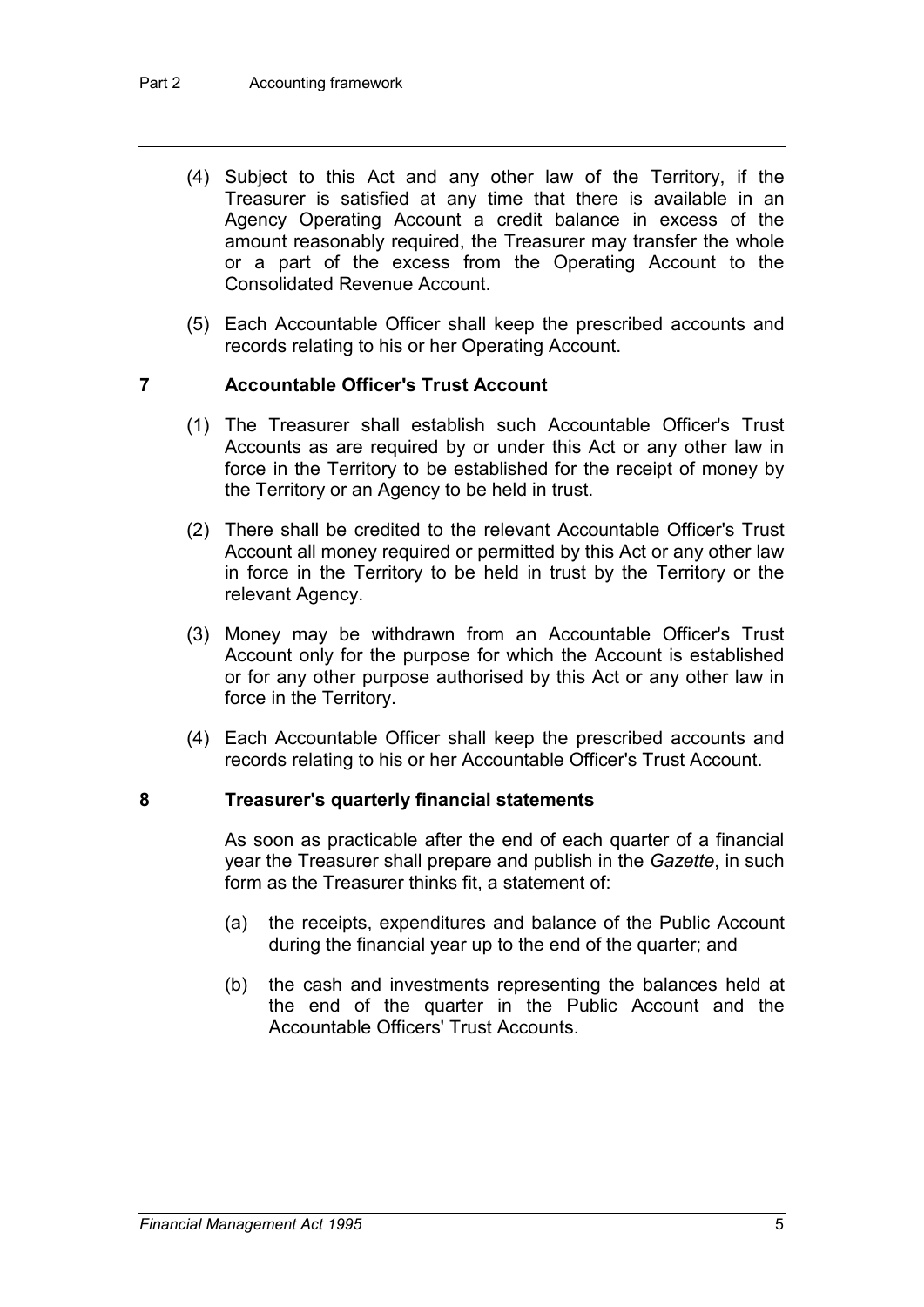#### **9 Treasurer's annual financial statement**

- (1) The Treasurer shall, within the period of 3 months immediately following the end of each financial year or such other period as the Administrator determines in respect of a particular financial year, prepare, in such form as the Treasurer thinks fit, a statement of:
	- (a) receipts, expenditures and balance of the Public Account for the financial year;
	- (b) cash and investments representing the balances in the Public Account and the Accountable Officers' Trust Accounts at the end of the financial year;
	- (c) material Territory and Agency investments in corporations, trusts, joint ventures or similar entities;
	- (d) material liabilities and contingent liabilities of the Territory and Agencies;
	- (e) other material financial obligations of the Territory or an Agency;
	- (f) waivers, postponements, write-offs and gifts that the Treasurer has approved under section 35; and
	- (g) ex gratia payments that the Treasurer directs under section 37.
- (2) The Treasurer shall table a signed copy of the statement prepared under subsection (1), together with a signed copy of the Auditor-General's report under the Audit Act on the statement, in the Legislative Assembly within 6 sitting days of the Assembly after the receipt of the Auditor-General's report by the Treasurer.

#### **10 Annual financial statements of Government Business Divisions**

- (1) The Accountable Officer of an Agency responsible for a Government Business Division shall, within the period of 3 months immediately following the end of the financial year or such other period as the Treasurer in a particular case determines, prepare a financial statement in respect of the Government Business Division.
- (2) A financial statement under subsection (1) shall be prepared in such form as the Treasurer directs and, unless the Treasurer directs otherwise, be prepared on commercial accounting principles.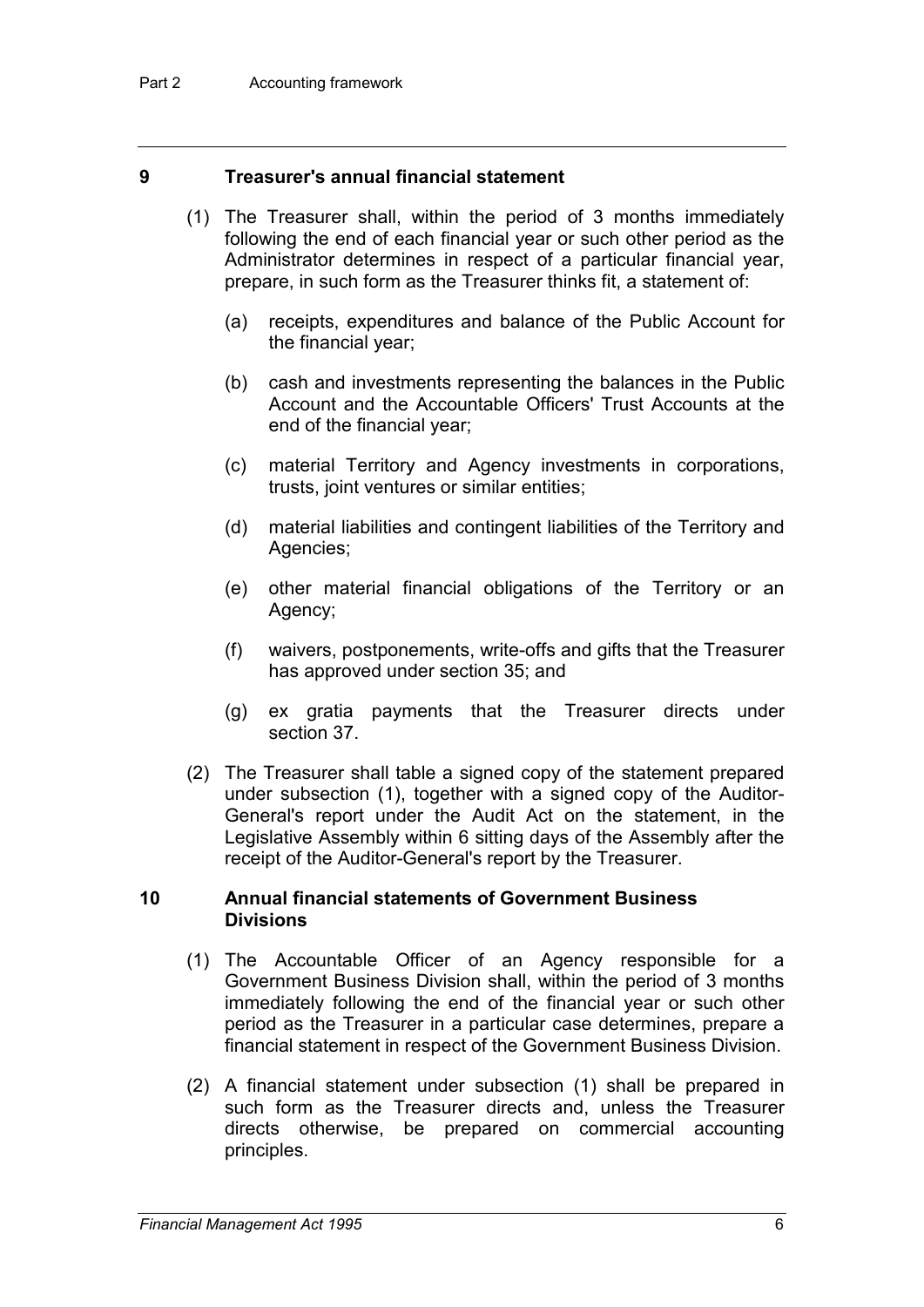- (3) The Accountable Officer shall forward the financial statement to the Auditor-General who shall audit the statement and, within the period of 2 months after receiving it or such other period as the Administrator in a particular case allows, report on the statement to the Minister and forward a copy of the report to the Accountable Officer.
- (4) The Minister shall table the financial statement and the report of the Auditor-General on the statement in the Legislative Assembly within 6 sitting days of the Assembly after the delivery of the report of the Auditor-General to the Minister.

### **11 Other financial statements**

- (1) Subject to any other law of the Territory, where the Treasurer so directs, an Accountable Officer shall, within the period of 3 months immediately following the end of the financial year or such other period as the Treasurer in a particular case determines, prepare a financial statement in respect of the operations of his or her Agency or specified functions of the Agency or Activity for the financial year.
- (2) A financial statement under subsection (1) shall be prepared in such form as the Treasurer directs.
- (3) The Treasurer may direct the Accountable Officer to submit the financial statement to the Auditor-General who shall audit it and, within the period of 3 months after receiving it or such other period as the Administrator in a particular case allows, report on the statement to the Minister and forward a copy of the report to the Accountable Officer.
- (4) The Minister shall table the financial statement and the report of the Auditor-General on the statement in the Legislative Assembly within 6 sitting days of the Assembly after the delivery of the report of the Auditor-General to the Minister.

### **12 Annual reports of agencies**

All annual reports prepared under section 28 of the *Public Sector Employment and Management Act* shall contain financial statements prepared under section 10 or, where a relevant direction by the Treasurer has been given, under section 11.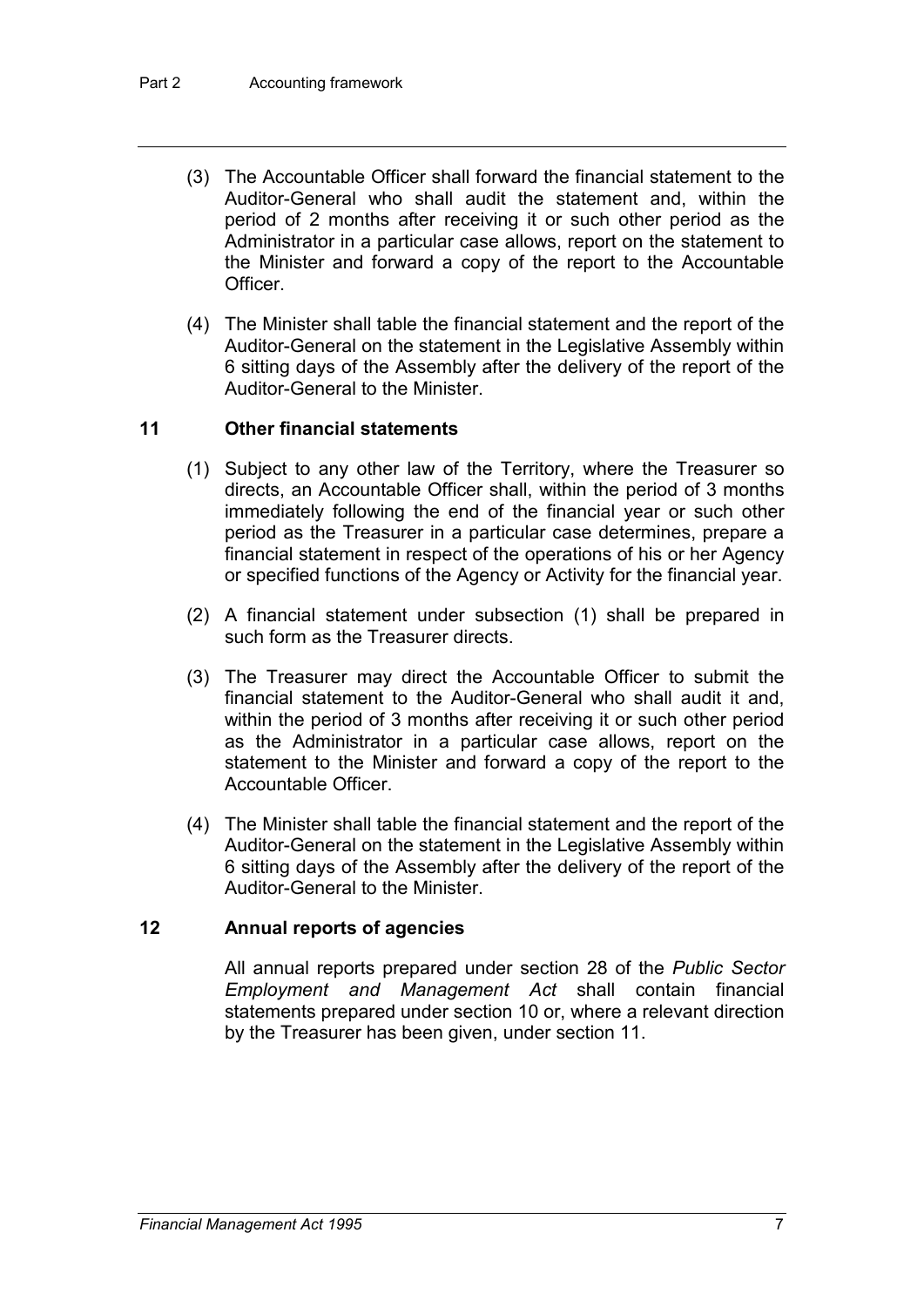## **Part 3 Accountable Officers**

### **13 Duties of Accountable Officers**

- (1) The Accountable Officer is responsible for the financial administration of his or her Agency and all Activities allotted to the Agency.
- (2) An Accountable Officer shall ensure that:
	- (a) proper records of all transactions affecting the Agency are kept and that employees under his or her control observe the requirements of this Act, the Regulations and the Treasurer's Directions; and
	- (b) procedures in the Agency are such as will at all times afford a proper internal control.

### **14 Money to be committed by Accountable Officer**

- (1) Money shall not be committed for expenditure except by an Accountable Officer or by a person acting on the authority of an Accountable Officer.
- (2) An Accountable Officer shall not commit money for expenditure unless satisfied that, when payment in respect of the transaction falls due, there will be an Allocation sufficient for the making of the payment.
- (3) The Minister may, in writing, direct an Accountable Officer to commit money for a purpose incidental to an Activity for which the Accountable Officer is responsible and, subject to subsection (2), the Accountable Officer shall comply with the direction.

### **15 Internal audit**

- (1) An Accountable Officer shall ensure that the Agency has an adequate internal audit capacity to assist the Accountable Officer in the performance of his or her functions under this Act.
- (2) The person in charge of an internal audit of an Agency shall, as soon as practicable after completing the internal audit, report to the Accountable Officer the result of the audit.

### **16 Accounting and property manuals**

(1) Each Accountable Officer shall issue and maintain an accounting and property manual for the use of the employees of the Agency.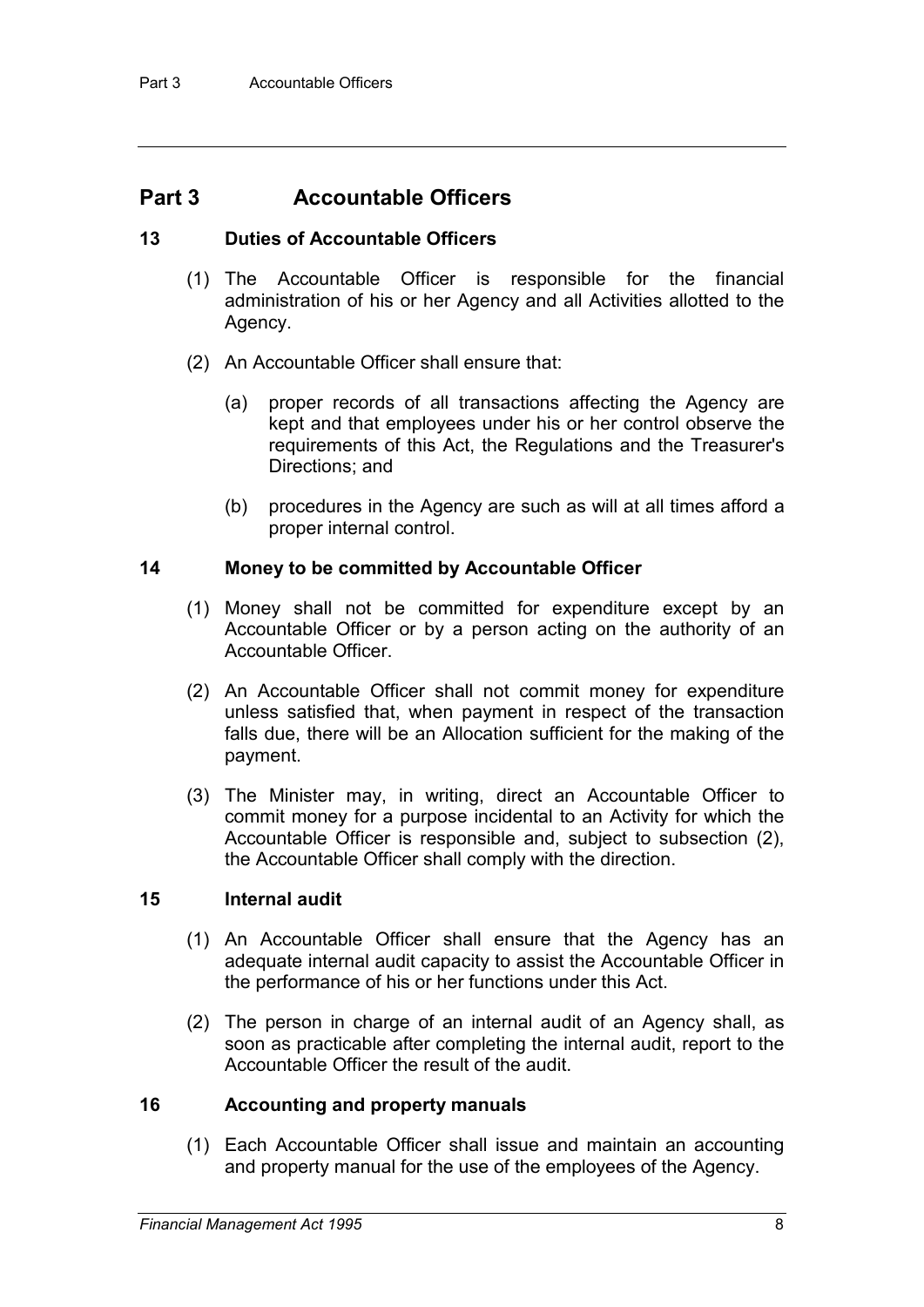- (2) The accounting and property manual shall not be inconsistent with this Act, any other law of the Territory and the Treasurer's **Directions**
- (3) The Accountable Officer shall furnish to the Minister and the Auditor-General a copy of the accounting and property manual and every amendment to the manual.
- (4) A copy of or, in an appropriate case, an extract from, an accounting and property manual shall be made available by the Accountable Officer to every employee of the Agency.
- (5) Every employee shall, subject to this Act, comply with the accounting and property manual for the Agency.

### **17 Exemption of accountable officer**

- (1) The Administrator may, by instrument in writing, direct that an Accountable Officer need not comply with this Act or such provisions of or under this Act as are specified in the instrument, or need only to comply with a provision subject to such conditions as the Administrator thinks fit and specifies in the instrument, and while the direction remains in force the Accountable Officer need not comply with the Act or the provision, or shall comply subject to those conditions, as the case may be.
- (2) The Treasurer shall table a copy of an instrument under subsection (1) in the Legislative Assembly within 6 sitting days of the Assembly after the instrument is made.

## **Part 4 Budget management**

#### **18 Use of Treasurer's Advance**

- (1) The Treasurer may supplement an Allocation to an Activity by transferring a portion of the Treasurer's Advance to the Activity.
- (2) The Treasurer may transfer a proportion of the Treasurer's Advance to an Activity to which no Allocation has been made by an Appropriation Act.

#### **19 Increase or replenishment of Treasurer's Advance**

(1) Where the Administrator is satisfied, because of the reasons provided to him or her by the Treasurer, that the balance in the Consolidated Revenue Account will be in excess of that required, the Administrator may increase the Allocation to the Treasurer's Advance by an amount not exceeding the amount of the excess or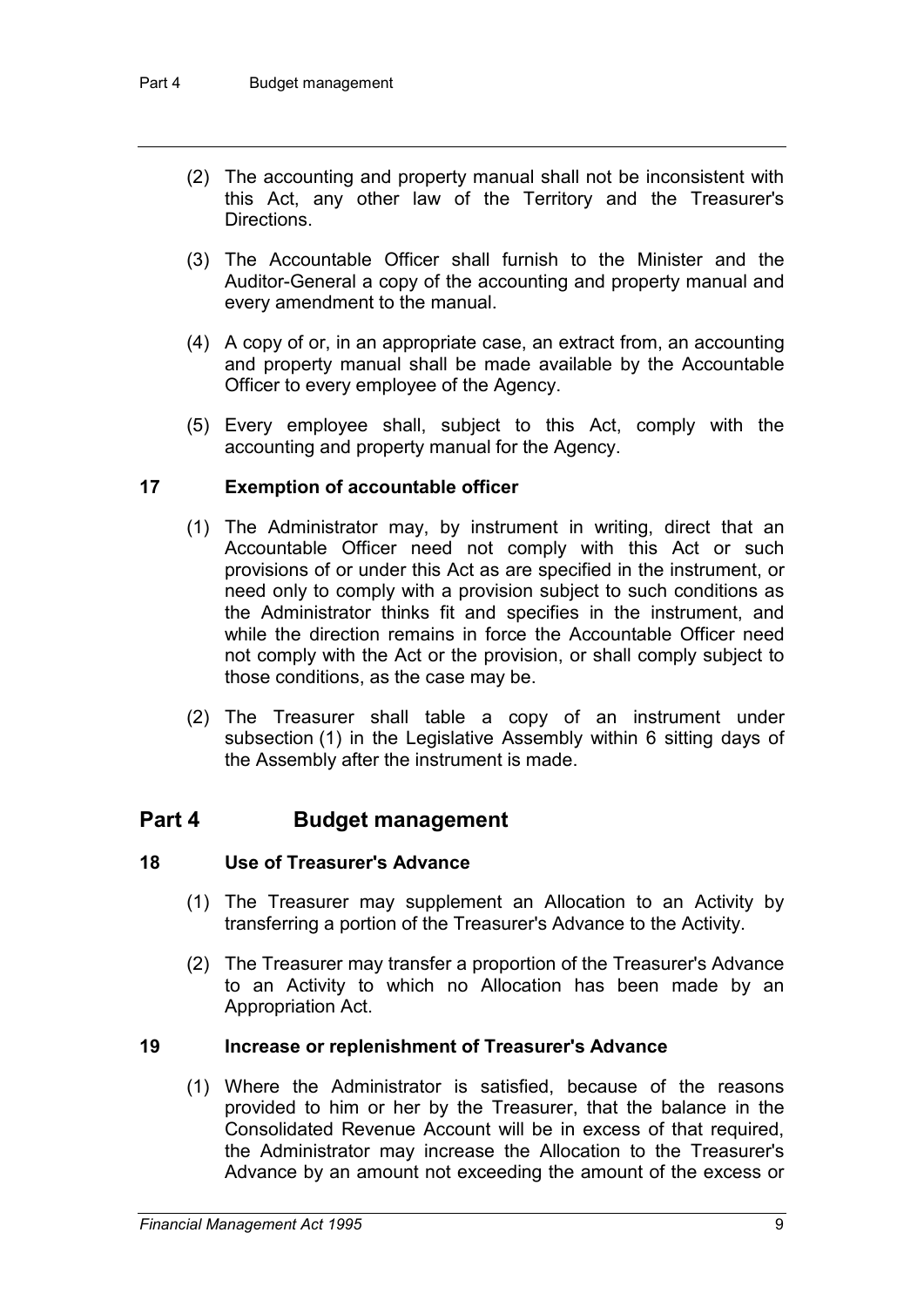5% of the total of Allocations provided by Appropriation Acts for the financial year, whichever is the lesser.

- (2) The Allocation to the Treasurer's Advance may be increased in the course of a financial year by a transfer in accordance with section 20.
- (3) The Allocation to the Treasurer's Advance may be replenished in the course of a financial year by the writing back to the Treasurer's Advance of amounts previously transferred to an Activity and no longer required.
- (4) Where an increase in the Allocation to the Treasurer's Advance has been made under subsection (1), the Treasurer shall table in the Legislative Assembly, within 6 sitting days of the Assembly after the increase is made, a statement setting out:
	- (a) the reasons given to the Administrator and referred to in that subsection; and
	- (b) the amount by which the Treasurer's Advance has been increased.

### **20 Transfer of allocations between activities**

- (1) Where the exigencies of the administration of government require it and there is excess Allocation available to an Activity, the excess Allocation may be transferred to another Activity or Activities:
	- (a) by the Administrator, in writing, so directing;
	- (b) where the excess Allocation is below the prescribed limit, by the Treasurer, in writing, so directing; or
	- (c) where the excess Allocation is below the prescribed limit and the Activity to which the excess is being transferred is the responsibility of the same Agency, by the Minister, in writing, so directing.
- (2) The Treasurer shall table a direction under subsection (1)(a) or (b) in the Legislative Assembly within 6 sitting days of the Assembly after the direction is given.
- (3) The Minister shall, as soon as practicable after giving a direction under subsection (1)(c), forward a copy of the direction to the Treasurer.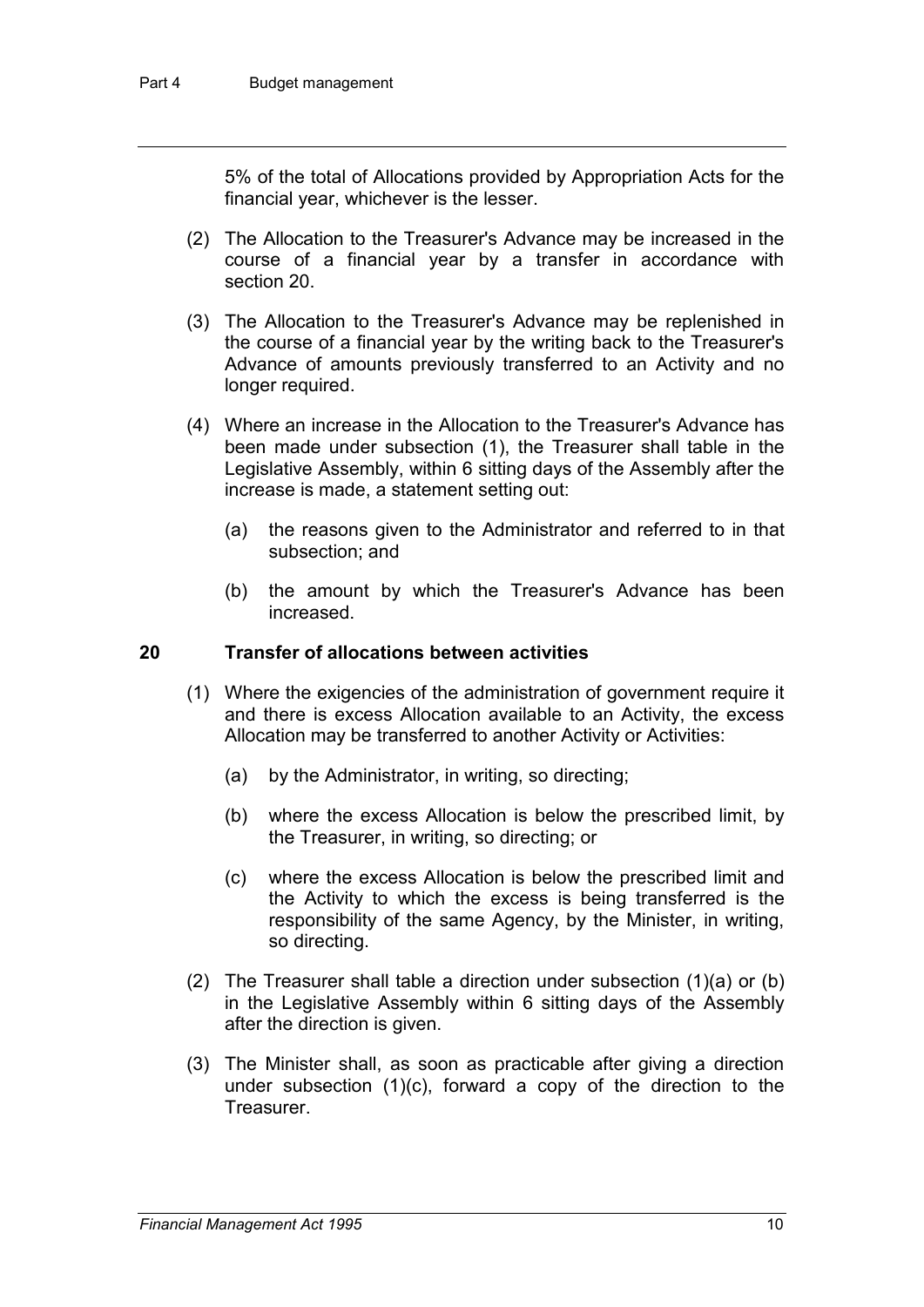### **21 Allocation transferred with transfer of activity**

- (1) Where, after the passing of an Appropriation Act, the Administrator redistributes, in whole or in part, the public business amongst Agencies, the appropriate proportions, as determined by the Treasurer, of any Allocation involved shall be transferred accordingly.
- (2) For the purposes of accounting, on a redistribution referred to in subsection (1), an Allocation or expenditure incurred before the transfer referred to in that subsection, is deemed to have occurred in the Activity to which the Allocation has been transferred.
- (3) The Treasurer shall table in the Legislative Assembly, within 6 sitting days of the Assembly after the transfer in pursuance of subsection (1), a statement of the amounts of Allocation transferred and expenditure deemed under subsection (2) to have occurred.

### **22 Transfer of allocation between financial years**

- (1) The Treasurer may, in writing, approve an additional Allocation of an amount not exceeding 5% of the Allocation for the financial year, and on the Treasurer so doing:
	- (a) the Allocation is increased by that amount for the financial year; and
	- (b) the subsequent financial year's forward estimate or Allocation, as the case may be, shall be deemed to be reduced by that amount.
- (2) If part of an Allocation in a financial year is not expended in the financial year, the Treasurer may, in writing, determine that an amount not exceeding 5% of the Allocation shall not lapse and on the Treasurer so doing:
	- (a) the Allocation is decreased by that amount for the financial year; and
	- (b) the subsequent financial year's forward estimate or Allocation, as the case may be, shall be deemed to be increased by that amount.
- (3) The Treasurer shall table an instrument of approval or determination under subsection (1) or (2) in the Legislative Assembly within 6 sitting days of the Assembly after signing it.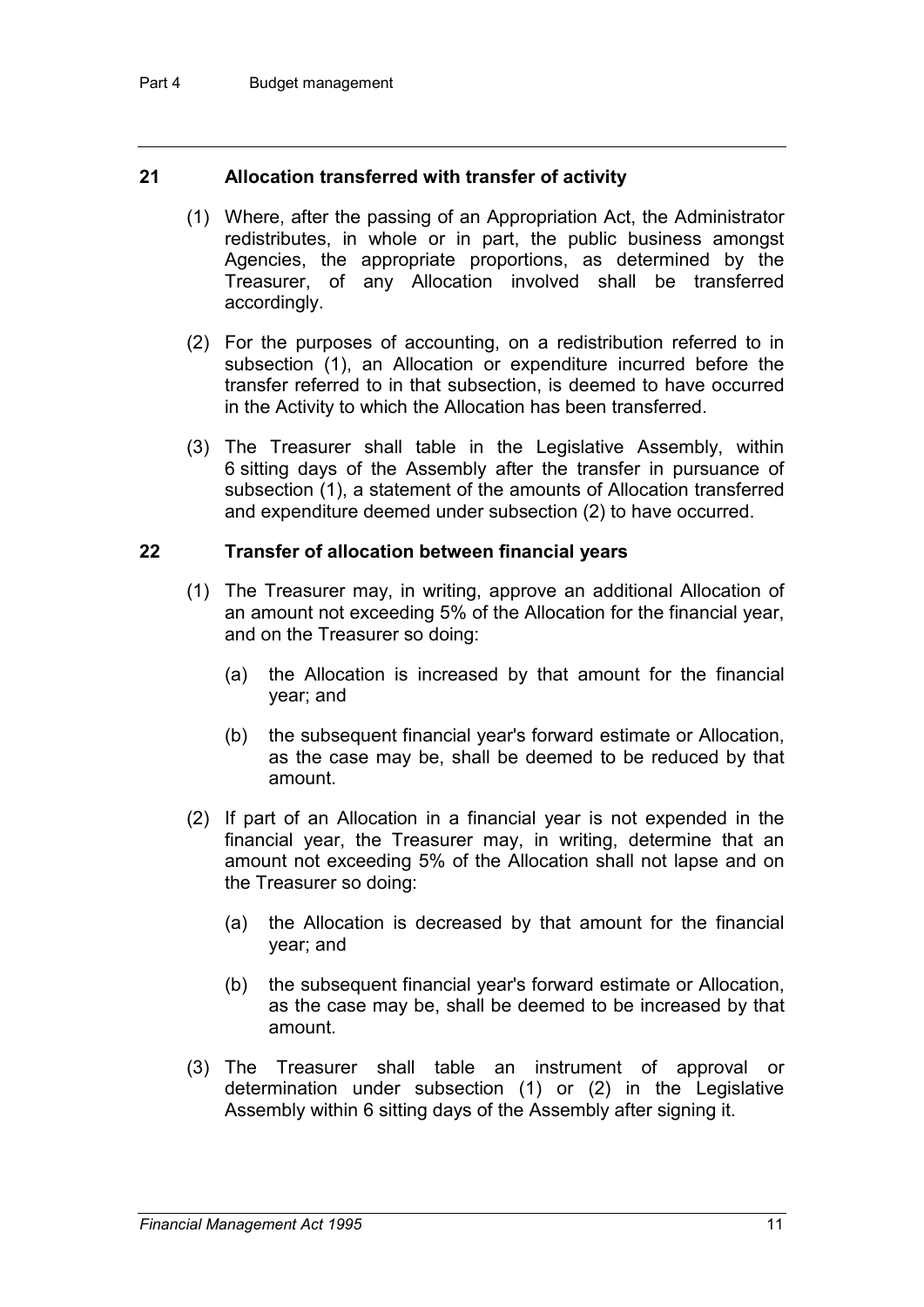### **23 Varied allocation for certain receipts**

- (1) Where an amount is received under section  $6(2)(b)$  or (c) into an Operating Account which differs from that estimated in the statement of estimates of receipts and expenditures by Activity for the financial year tabled in the Legislative Assembly with the Bill for the annual Appropriation Act, the Allocation to the appropriate Activity may be varied by so much of that amount, and on such conditions, as is determined by the Treasurer after consultation with the Minister.
- (2) A determination under subsection (1) may be made in respect of more than one financial year.
- (3) The Treasurer shall table an instrument of approval or determination under subsection (1) in the Legislative Assembly within 6 sitting days of the Assembly after signing it.

### **24 Lapse of allocation**

An Allocation in respect of a financial year shall be available for the financial year only and, subject to section 22, the balance of the Allocation unexpended at the end of the financial year shall lapse and shall not be available in a subsequent financial year.

#### **25 Expenditure recouped**

Where expenditure is recouped in the financial year in which it was made from an Allocation, the amount recouped shall be taken in reduction of that expenditure.

#### **26 Expenditure unclaimed**

Subject to any other law of the Territory, expenditure that is unclaimed by the person entitled to it for such period after it becomes payable as the Treasurer determines shall be paid into the Consolidated Revenue Account.

### **Part 5 Funds management**

### **27 Official bank accounts**

(1) The Treasurer shall open an account at a bank under the name "Northern Territory Government Account" and may open such other official bank accounts at such bank or banks as the Treasurer thinks fit.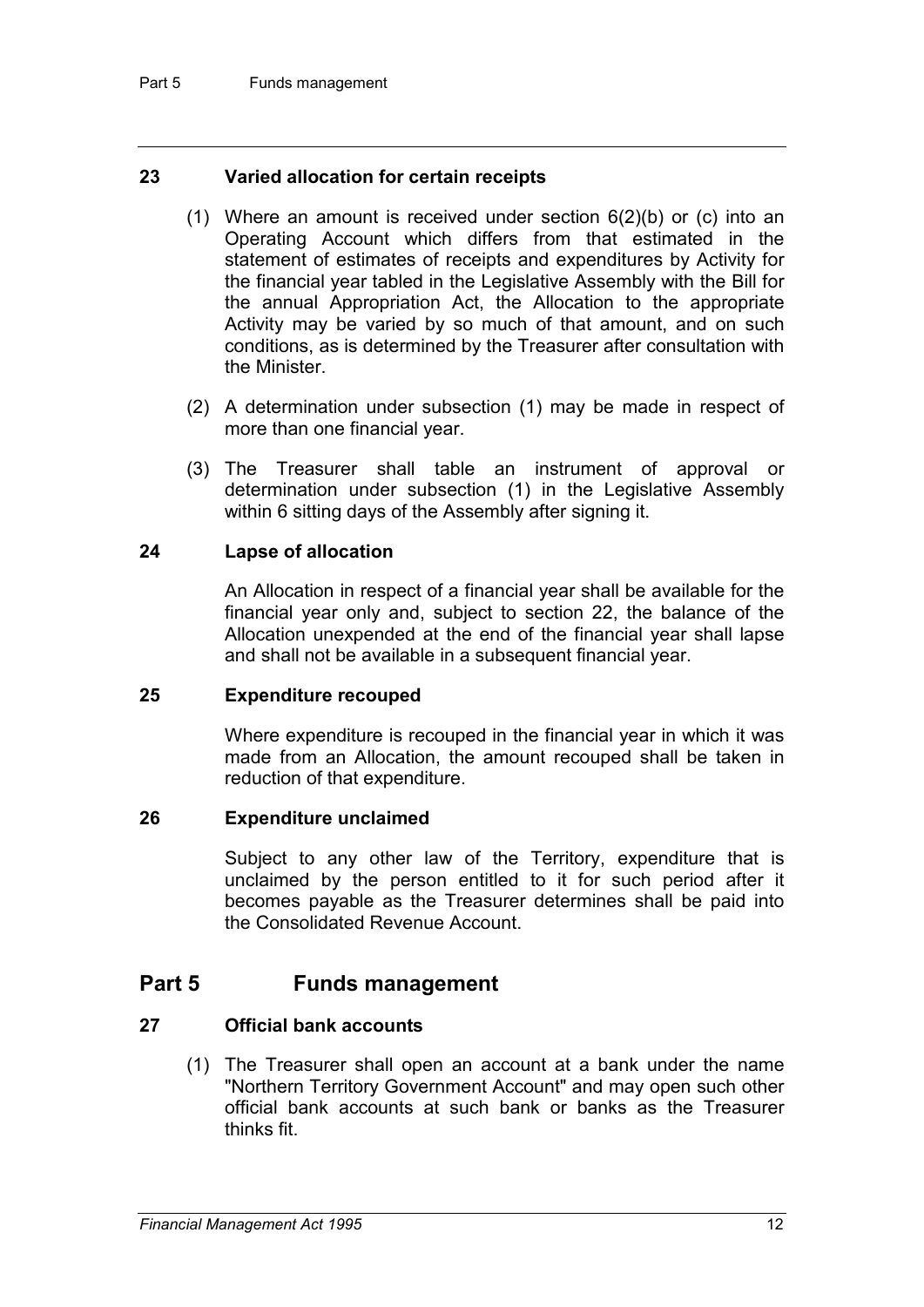- (2) A person shall not, except by the authority of the Treasurer, open an official bank account.
- (3) Except as otherwise provided by or under this or any other Act, all money shall be kept in an official bank account.
- (4) Overdraft accommodation shall not be granted on an official bank account except by the authority of the Treasurer.
- (5) All moneys collected or received by an employee of an Agency shall be paid daily, or at such other intervals of time as the Treasurer directs, to the credit of the Northern Territory Government Account or such other official bank account as the Treasurer directs.
- (6) Money received and paid into an official bank account that is later ascertained to be not so payable may, with the approval of an Accountable Officer, be withdrawn from the bank account and paid to the person lawfully entitled to it.

### **28 Withdrawal of money**

Money shall be withdrawn by an Accountable Officer from an official bank account as prescribed, and not otherwise.

#### **29 Investment of money**

- (1) The Treasurer:
	- (a) may determine from time to time whether any, and if so what, amount of money standing at credit in an official bank account is available for investment; and
	- (b) may invest the amount in such investments as are from time to time permitted by or under this Act, and for such periods, as the Treasurer thinks fit.
- (2) The Treasurer shall not make an investment referred to in subsection (1) except:
	- (a) in securities of or guaranteed by the Government of the Territory, the Commonwealth or a State or another Territory of the Commonwealth;
	- (b) in deposits, debentures, promissory notes or other securities of a statutory body the obligations of which are guaranteed by the Government of the Territory, the Commonwealth or a State or another Territory of the Commonwealth;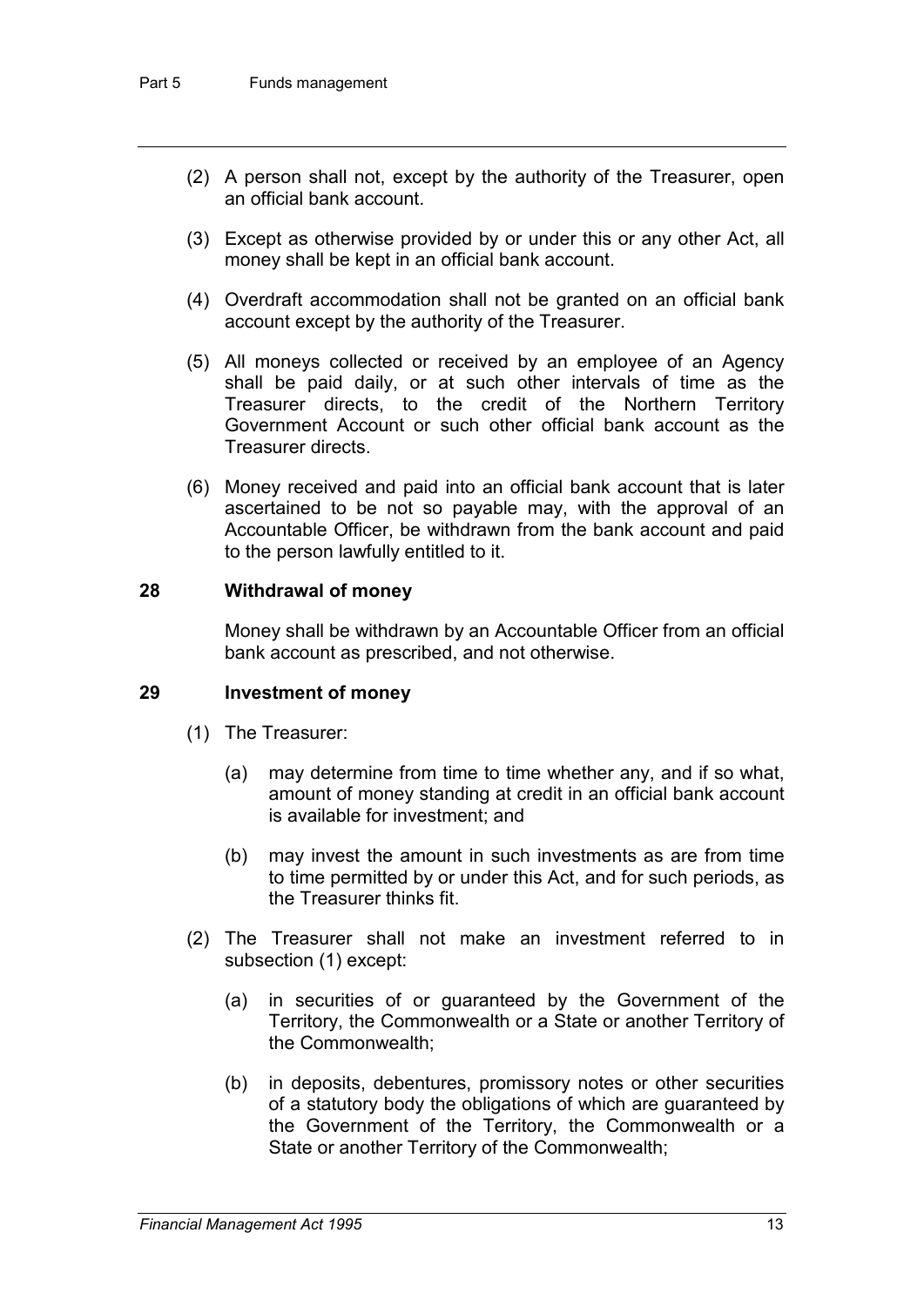- (c) in deposits, debentures, promissory notes or other securities of a body corporate or a bank that maintains such minimum credit rating specified by the Treasurer as is published from time to time by a credit rating agency approved by the Treasurer;
- (d) whether secured or unsecured:
	- (i) in capital market investments issued by a body corporate that maintains such minimum credit rating specified by the Treasurer as is published from time to time by a credit rating agency approved by the Treasurer;
	- (ii) in debentures, securities or other obligations of governments, government authorities or statutory bodies;
	- (iii) in promissory notes made by a body corporate referred to in paragraph (c) or a statutory body whether constituted under an Act of the Territory, the Commonwealth or a State or another Territory of the Commonwealth;
	- (iv) in futures contracts traded on a recognised futures exchange and in forward exchange or interest rate agreements complying with such terms and conditions as the Treasurer determines; or
	- (v) in notes, certificates, bonds, options, swaps, bills of exchange (specified by an entity specified in subsection (2)(a), (b) or (c)) and currency transactions in accordance with section 33(2);
- (e) with a dealer in the short term money market with established lines of credit with the Reserve Bank of Australia or a lender of last resort; or
- (f) in such other investments as the Treasurer determines.
- (3) The Treasurer shall table a determination under subsection (2)(f) in the Legislative Assembly within 6 sitting days of the Assembly after signing it.
- (4) Money received by the Treasurer as a result of an investment made under this section shall be paid to the official bank account from which the money the subject of the investment was drawn.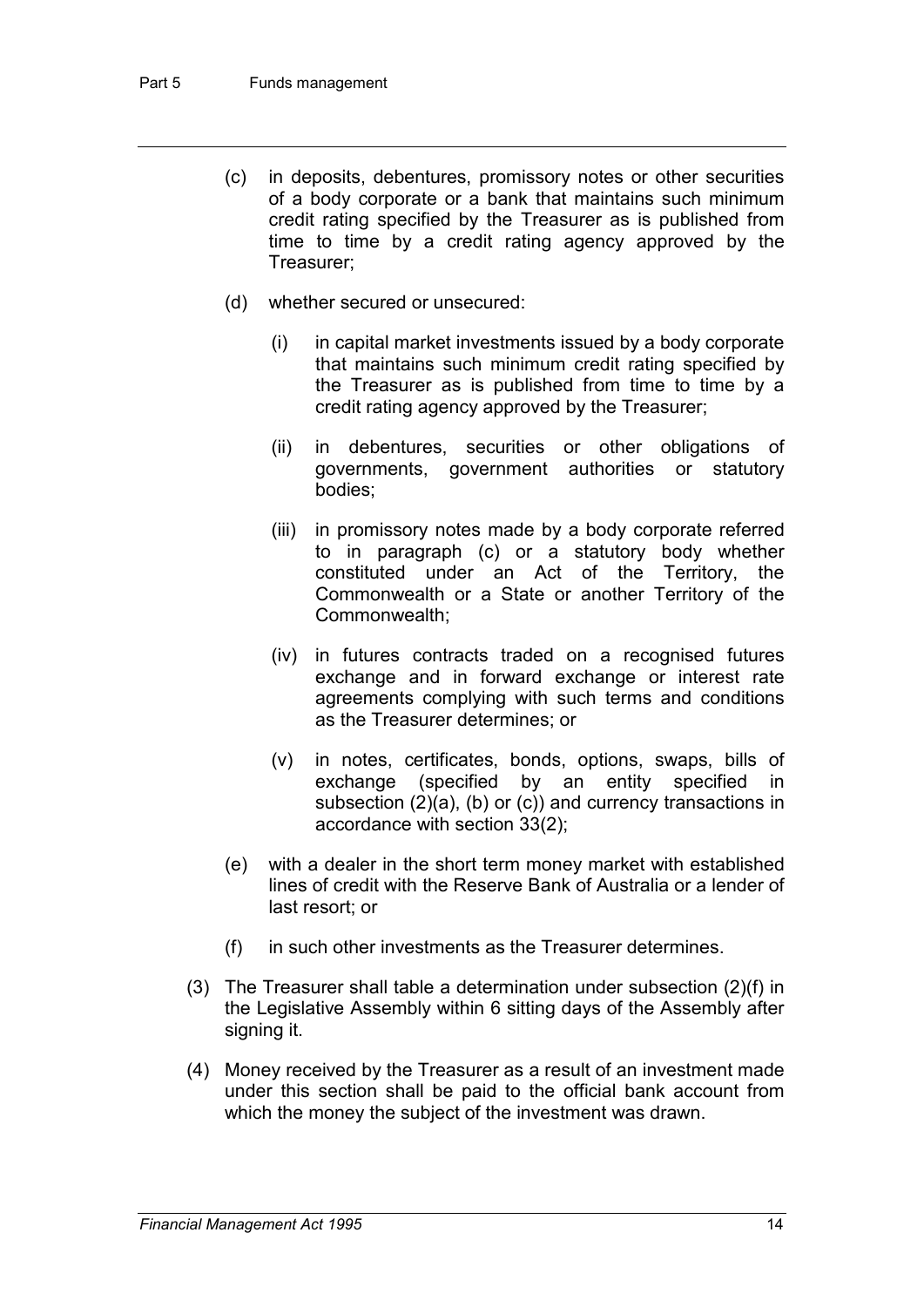#### **30 No allocation needed for investment**

Payments of money made by the Treasurer in accordance with section 29 may be made without Allocation of money for the payments so made.

### **31 Lending**

- (1) The Treasurer may lend or advance money or otherwise make financial accommodation available to the Territory, an Agency, a local government council or other person.
- (2) The terms and conditions of lending shall be in accordance with the terms and conditions specified in the law authorising or permitting the advance.
- (3) The Accountable Officer of the Agency to which, or the relevant person to whom, the lending is made shall cause a record of the lending to be maintained.
- (4) The Accountable Officer shall review the record of the lending to ensure that lendings are properly repaid by the date on which they are due to be repaid.

### **32 Borrowing**

- (1) The Treasurer may raise money or otherwise obtain financial accommodation in Australia or elsewhere for the Territory, an Agency, a local government council or other person.
- (2) No money shall be raised or financial accommodation otherwise obtained on the public credit of the Territory except by the authority of this Act or another law of the Territory.
- (3) Subject to this Act, the Territory may give security for the repayment of money raised or financial accommodation otherwise obtained on the public credit of the Territory and the payment of interest thereon.
- (4) All money raised or financial accommodation otherwise obtained by or on behalf of or received by the Territory pursuant to a financial agreement with the Commonwealth or otherwise on the public credit of the Territory shall be paid into an official bank account for credit to the Public Account.

### **33 Other financial transactions**

(1) The Treasurer may enter into interest rate swaps, currency swaps, hedge agreements, finance options, futures contracts or options,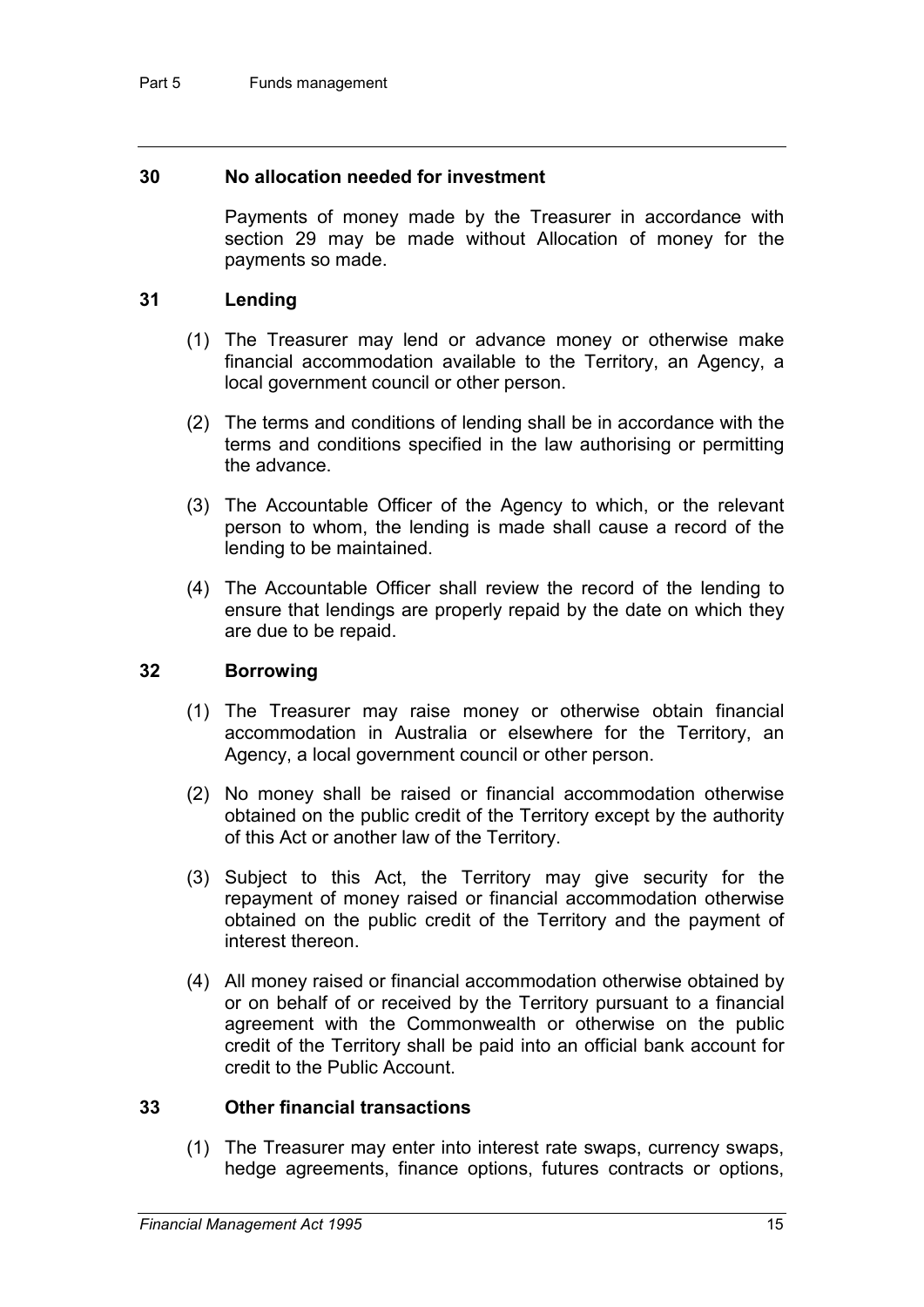forward exchange rate agreements or analogous transactions, whether or not the transaction is entered into for the purpose of managing or protecting against a financial or currency risk.

(2) Transactions relating to foreign currencies may be entered into with settlement fixed by reference to any time or circumstance.

#### **34 Guarantees and indemnities**

- (1) Where in the opinion of a minister (including the Treasurer) the interests of the Territory would benefit, that Minister may, with the agreement of the Treasurer, make arrangements for the Territory:
	- (a) to give a guarantee, on such terms as the Treasurer thinks fit, for the repayment of a loan by a person; or
	- (b) to indemnify a person for actual or potential liability in relation to the person's financial obligations.
- (2) Notwithstanding any other law of the Territory, an instrument effecting a guarantee or an indemnity referred to in subsection (1) shall be signed by the Treasurer, unless the Treasurer has agreed that it may be signed by the minister or some other person on behalf of the Territory.

#### **35 Losses and waivers**

- (1) The Treasurer may write off:
	- (a) irrecoverable amounts payable to the Territory or an Agency;
	- (b) losses or deficiencies of money; or
	- (c) the value of lost, deficient, condemned, unserviceable, abandoned or obsolete property.
- (2) The Treasurer may:
	- (a) waive or postpone the right of the Territory or an Agency to:
		- (i) the payment of an amount, or of an amount included in a class of amounts, payable to the Territory; or
		- (ii) the recovery of any property or of property included in a class of property; or
	- (b) dispose of property by way of gift where the Treasurer is satisfied that that course is the most appropriate action to be taken.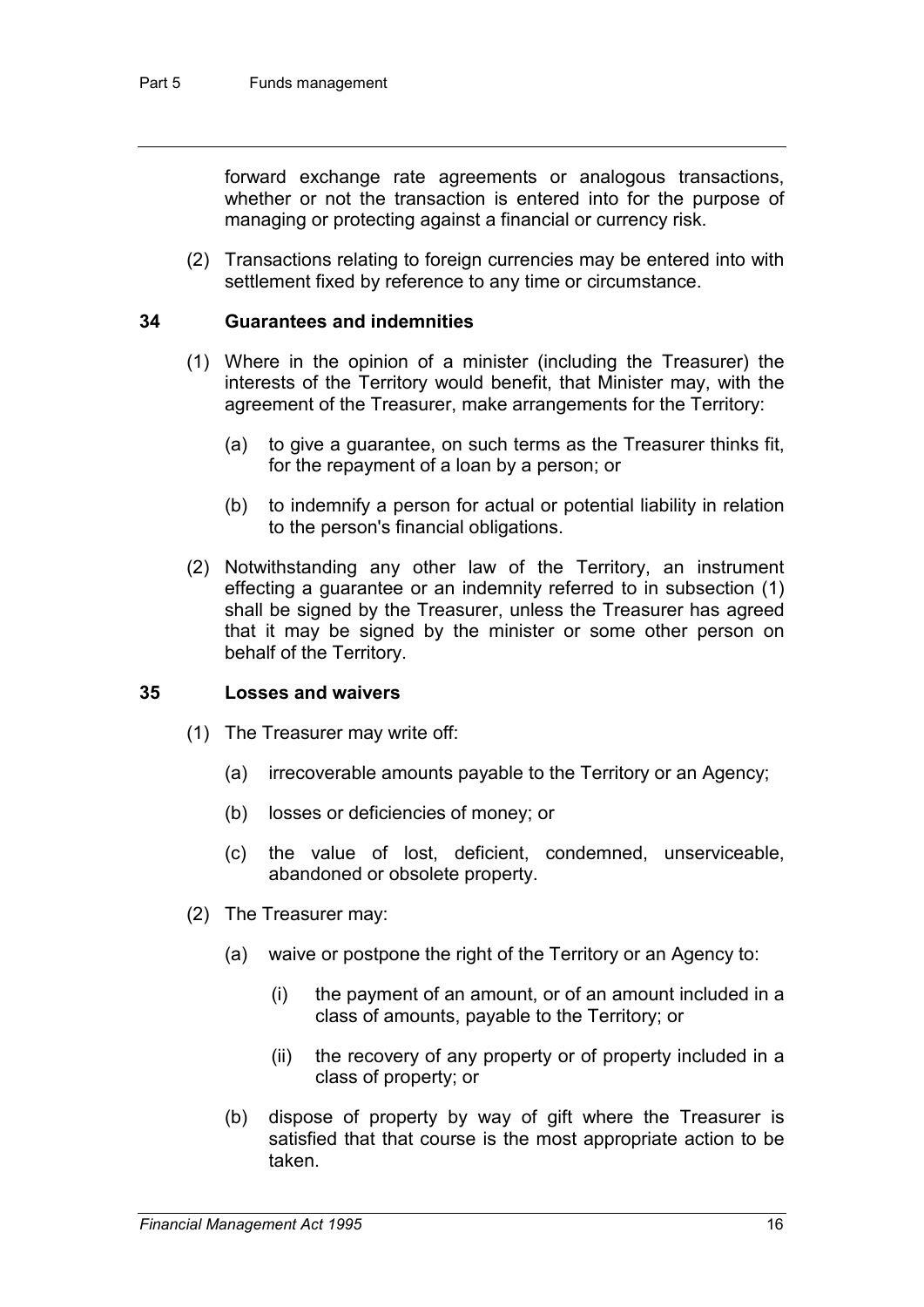(3) The power conferred by subsection (2) is in addition to, and does not derogate from, any other power conferred on the Treasurer by any other law of the Territory.

### **36 Payment of dividend or repayment of equity**

- (1) Where, in respect of a Government Business Division, the Treasurer is satisfied that there are the resources to pay a dividend or make a repayment of equity, the Treasurer may determine in writing that the dividend be paid or the repayment of equity be made from the Government Business Division Operating Account to the Territory.
- (2) A determination under subsection (1) may be made subject to such terms and conditions in relation to the making of the payment as the Treasurer thinks appropriate.
- (3) The Accountable Officer responsible for the Government Business Division the subject of a determination under subsection (1) shall comply with the determination.

### **37 Ex gratia payments**

- (1) Notwithstanding anything contained in this Act, if the Treasurer is satisfied that, by reason of special circumstances, it is proper to do so, the Treasurer may direct the payment of an amount of money ex gratia.
- (2) Subsection (1) does not authorise a payment of money ex gratia unless the special circumstances arose in the course of the business of the Government of the Territory and unless money is lawfully available to make the payment.

## **Part 6 Administration**

### **38 Treasurer's Directions**

- (1) The Treasurer may, from time to time, issue directions to Accountable Officers concerning the principles, practices and procedures to be observed in the administration of the financial affairs of the Territory and Agencies.
- (2) Every Accountable Officer and every employee of an Agency shall comply with the Treasurer's Directions.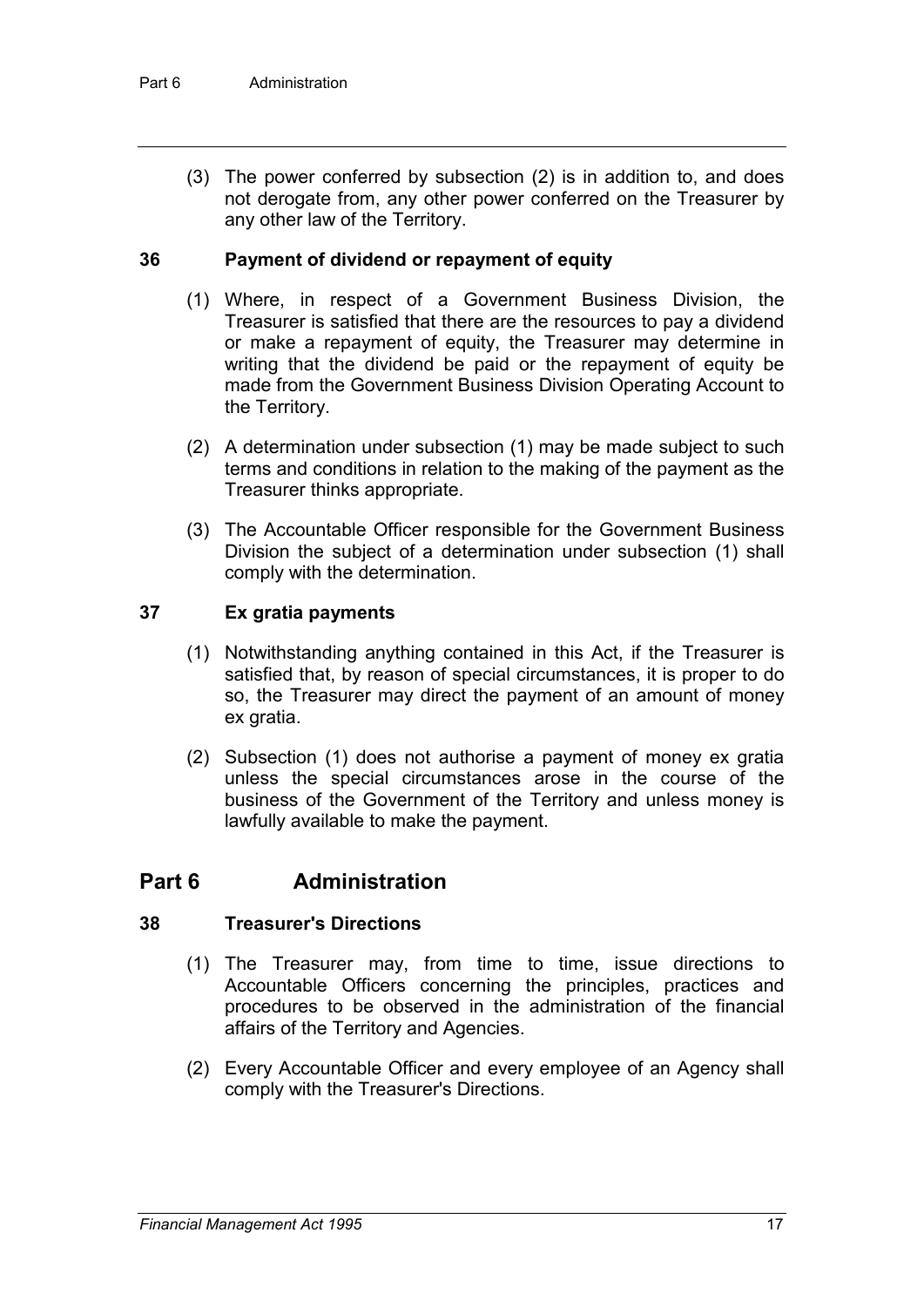#### **39 Delegation**

- (1) A person on whom a function is imposed or power conferred by or under this Act (whether by reference to an office or otherwise) may, by instrument in writing, delegate to a person or a person from time to time holding, acting in or performing the duties of a named office, designation or position any of those powers and functions, other than this power of delegation.
- (2) A power or function delegated under this section, when exercised or performed by the delegate is, for the purposes of this Act, deemed to have been exercised or performed by the person who delegated the power or function.
- (3) A delegation under this section does not prevent the exercise of a power or the performance of a function by the person who delegated the power or function.
- (4) This section does not apply to:
	- (a) the power to make regulations;
	- (b) a power related to the investigation or detection of offences or unlawful acts; or
	- (c) a power to delegate a power or function.

### **Part 7 Miscellaneous**

#### **40 Offences**

A person who contravenes or fails to comply with a provision of this Act that applies to him or her is guilty of an offence.

Penalty: \$10,000.

### **41 Regulations**

The Administrator may make regulations, not inconsistent with this Act, prescribing all matters:

- (a) required or permitted by this Act to be prescribed; or
- (b) necessary or convenient to be prescribed for carrying out or giving effect to this Act,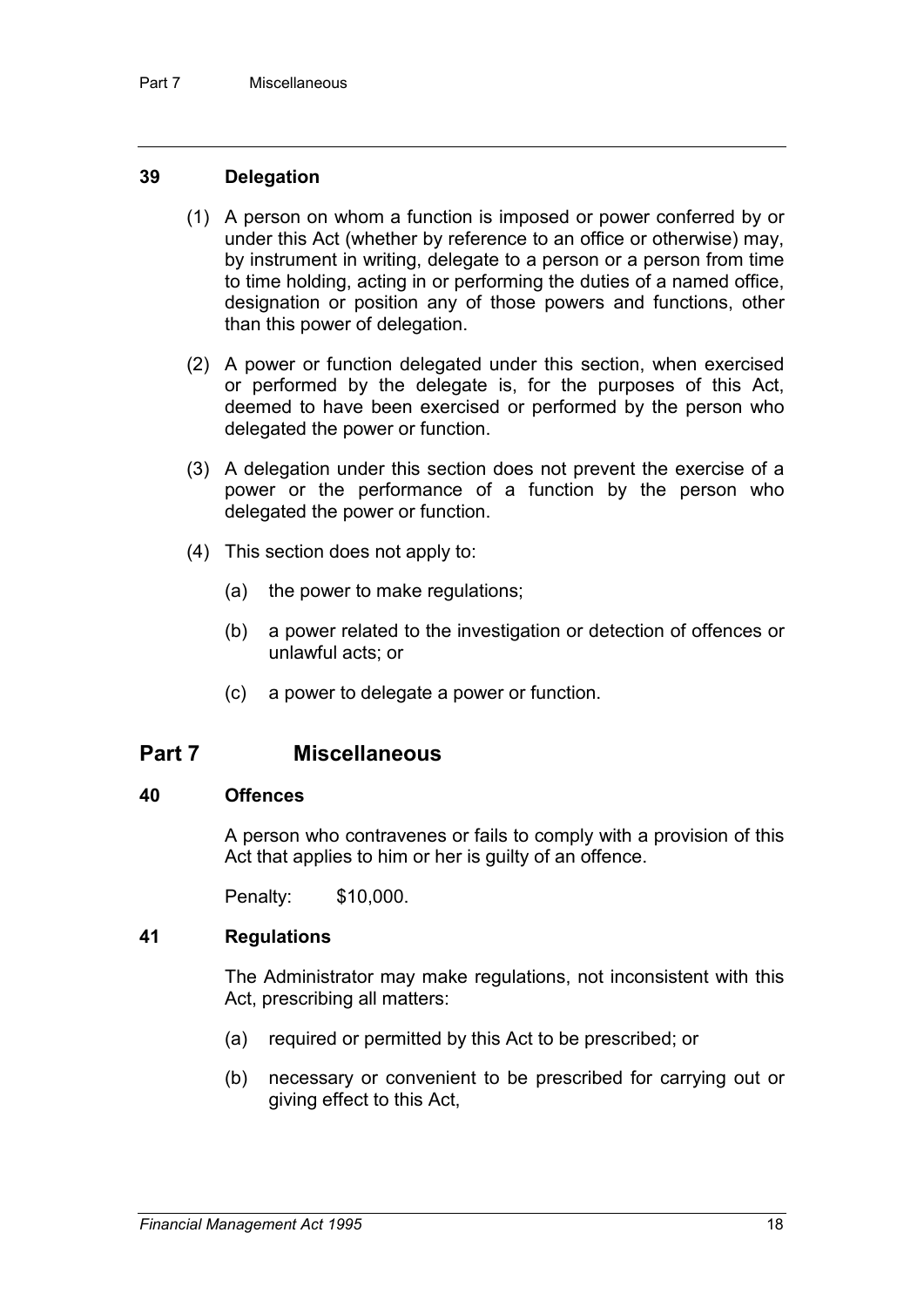and in particular for or in relation to:

- (c) the collection, receipt, custody, issue, expenditure, due accounting for and care and management of all moneys by or on behalf of the Territory or an Agency and whether inside or outside of Australia;
- (d) the recording, examination, inspection and checking of all receipts and expenditures and the keeping of all necessary accounts and records;
- (e) the requirements in respect of records and documents;
- (f) the custody, issue, sale or other disposal and writing off of property and the proper accounting for and stocktaking of that property;
- (g) the liability of persons for or in relation to the loss of money or property of the Territory or an Agency and the repair and replacement of property damaged or destroyed;
- (h) the apportionment of such liability between persons;
- (j) the disposal of unclaimed property;
- (k) the inspection and examination by a person other than the Auditor-General and the checking of books, accounts, statements, returns, records and vouchers prepared and kept outside Australia in respect of money and property referred to in paragraph (c) outside of Australia;
- (m) the issue of securities or kinds of securities in relation to borrowings by the Territory, Agencies or other statutory corporations;
- (n) the inscription, transmission and transfer of such securities;
- (p) the payment of interest in respect of such borrowings;
- (q) the redemption of such securities;
- (r) the conduct and management of registries established for the purposes of this Act; and
- (s) imposing penalties, not exceeding \$5,000, for a breach of the Regulations.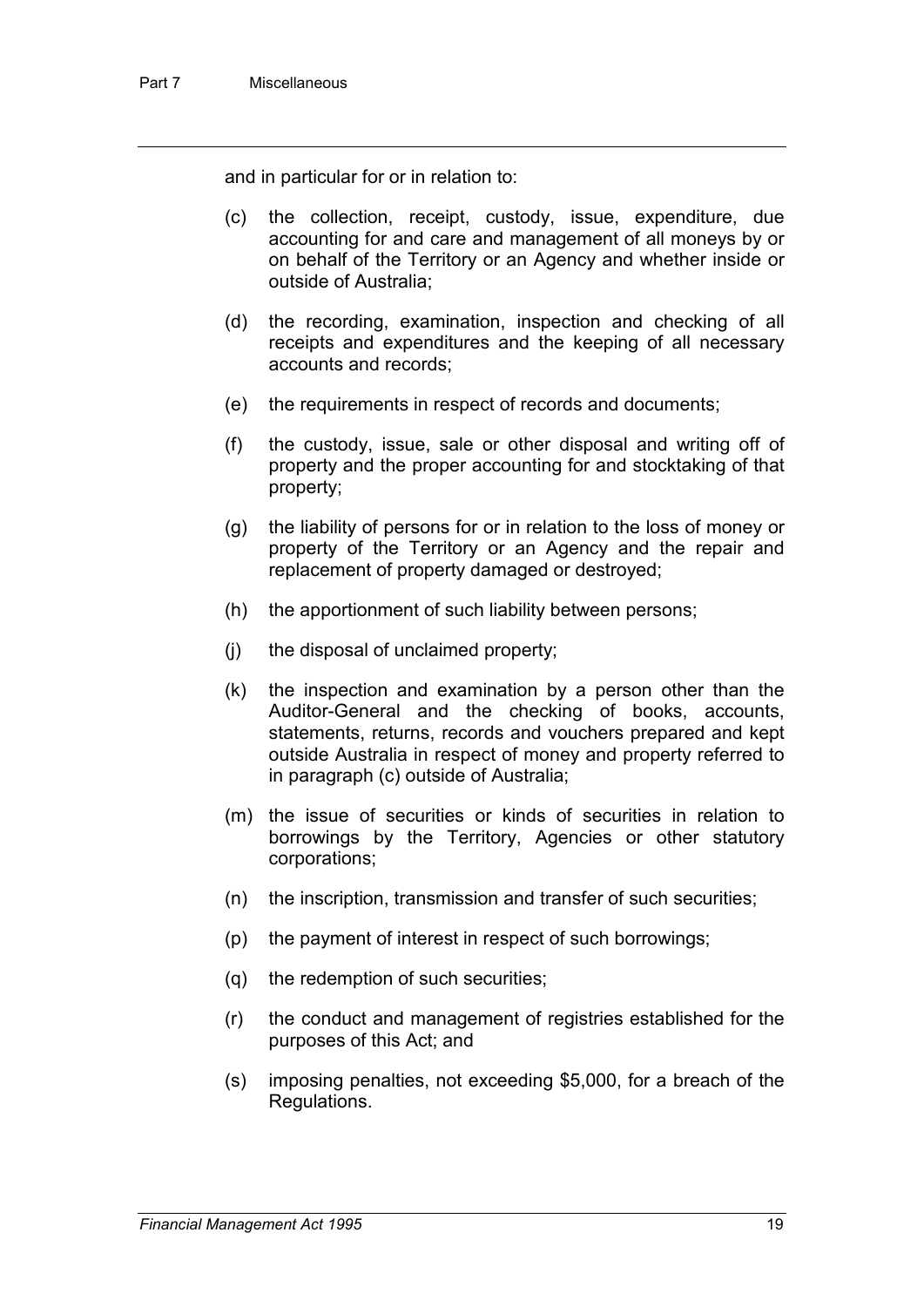## **Part 8 Repeal, savings and transitional**

#### **42 Repeal**

The Acts specified in the Schedule are repealed.

#### **43 Previous authorities and procedures to suffice**

Where, after the commencement of this Act, a payment is required to be made or an expenditure committed in respect of which this Act, the Regulations or the Treasurer's Directions would have required an authority to be given or a procedure to be followed at a time which, in the ordinary course of events, would have been before that commencement, it shall be sufficient if a like authority was given or a like procedure was followed in relation to that payment or that commitment before the commencement of this Act.

### **44 Money held in trust accounts**

- (1) On the commencement of this Act all Trust Accounts under section 6 or 59 of the *Financial Administration and Audit Act* as in force immediately before that commencement shall be deemed to be closed and the funds standing to the credit of those accounts shall, subject to subsection (2), be transferred on the directions of the Treasurer into such Operating Accounts and Accountable Officer's Trust Accounts under this Act as the Treasurer thinks fit, and the Treasurer has the necessary power and authority to give such directions.
- (2) In giving a direction under subsection (1) the Treasurer shall ensure that the Operating Account into which the funds are to be transferred is that in respect of an Agency having a function most closely related to the function or purpose for which the funds were held in the original Trust Account and that they will be held after their transfer subject to such conditions as the Treasurer thinks necessary to ensure their appropriate use for the function or purpose.

### **45 Saving of Regulations**

The:

- (a) *Treasury Regulation* (other than Part III); and
- (b) *Treasury (Northern Territory Stock) Regulation*,

as in force immediately before the commencement of this Act, shall continue in force, and may be repealed or amended, as if made under this Act.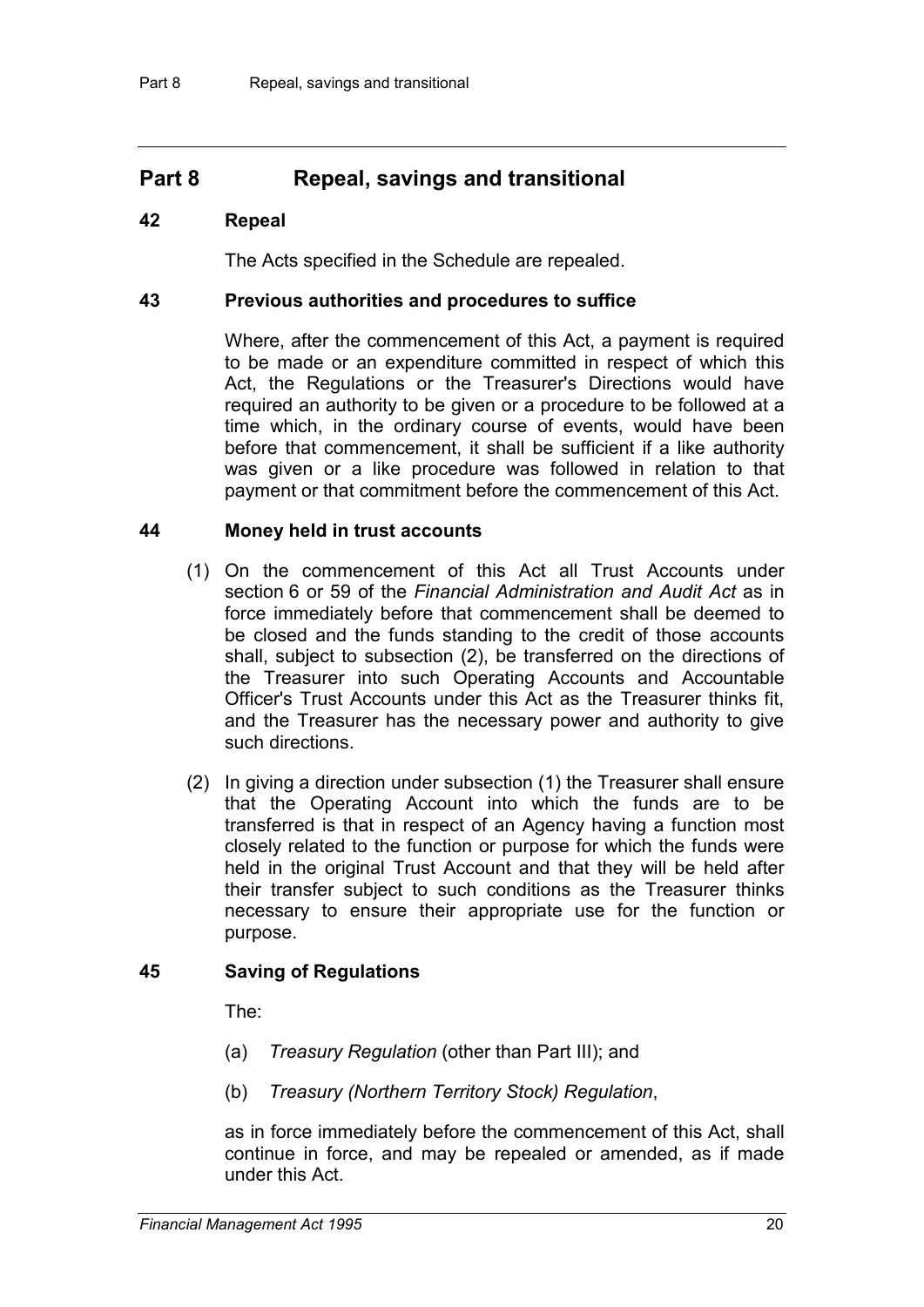# **Schedule**

section 42

## Acts Repealed

| <b>Financial Administration and Audit Ordinance 1978</b>                | (No. 37 of 1978)  |
|-------------------------------------------------------------------------|-------------------|
| Financial Administration and Audit Act (No. 2) 1978                     | (No. 89 of 1978)  |
| Financial Administration and Audit Act (No. 3) 1978                     | (No. 20 of 1979)  |
| <b>Financial Administration and Audit Act 1979</b>                      | (No. 96 of 1979)  |
| Financial Administration and Audit Act (No. 2) 1979                     | (No. 147 of 1979) |
| <b>Financial Administration and Audit Amendment</b><br>Act 1982         | (No. 39 of 1982)  |
| <b>Financial Administration and Audit Amendment</b><br>Act 1983         | (No. 39 of 1983)  |
| <b>Financial Administration and Audit Amendment</b><br>Act 1984         | (No. 18 of 1984)  |
| <b>Financial Administration and Audit Amendment</b><br>Act 1987         | (No. 46 of 1987)  |
| <b>Financial Administration and Audit Amendment</b><br>Act 1988         | (No. 34 of 1988)  |
| <b>Financial Administration and Audit Amendment</b><br>Act 1989         | (No. 15 of 1989)  |
| <b>Financial Administration and Audit Amendment</b><br>Act 1990         | (No. 26 of 1990)  |
| <b>Financial Administration and Audit Amendment</b><br>Act 1992         | (No. 30 of 1992)  |
| <b>Financial Administration and Audit Amendment</b><br>Act 1993         | (No. 16 of 1993)  |
| <b>Financial Administration and Audit Amendment Act</b><br>(No. 2) 1993 | (No. 55 of 1993)  |
| <b>Financial Administration and Audit Amendment</b><br>Act 1994         | (No. 1 of 1994)   |